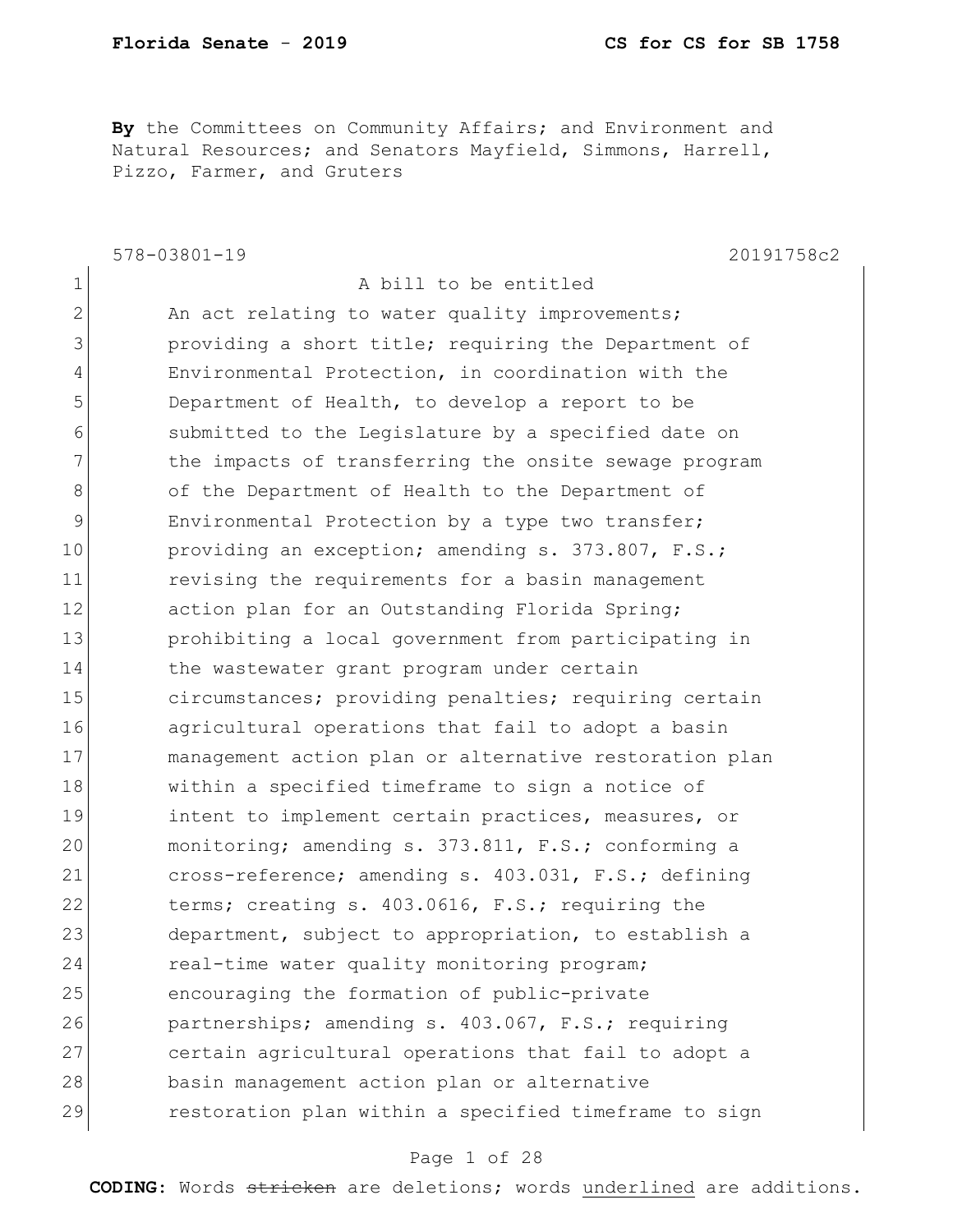|    | $578 - 03801 - 19$<br>20191758c2                       |
|----|--------------------------------------------------------|
| 30 | a notice of intent to implement certain practices,     |
| 31 | measures, or monitoring; revising requirements for a   |
| 32 | basin management action plan; requiring each local     |
| 33 | government to develop a wastewater treatment plan that |
| 34 | meets certain requirements; prohibiting a local        |
| 35 | government that does not meet certain requirements     |
| 36 | relating to wastewater treatment plant project plans   |
| 37 | or onsite sewage treatment and disposal system         |
| 38 | remediation plans from participating in the wastewater |
| 39 | grant program within a specified timeframe; providing  |
| 40 | penalties; defining the term "onsite sewage treatment  |
| 41 | and disposal system"; requiring a local government, in |
| 42 | cooperation with specified entities, to develop an     |
| 43 | onsite sewage treatment and disposal system            |
| 44 | remediation plan as part of the basin management       |
| 45 | action plan under certain circumstances; providing     |
| 46 | requirements for such plan; providing requirements for |
| 47 | a restoration plan for certain water bodies; creating  |
| 48 | s. 403.0673, F.S.; establishing a wastewater grant     |
| 49 | program within the Department of Environmental         |
| 50 | Protection; authorizing the department to distribute   |
| 51 | appropriated funds for certain projects; providing     |
| 52 | requirements for the distribution; requiring the       |
| 53 | department to coordinate with each water management    |
| 54 | district to identify grant recipients; requiring an    |
| 55 | annual report to the Governor and the Legislature by a |
| 56 | specified date; creating s. 403.0771, F.S.; requiring  |
| 57 | a wastewater treatment plant to notify customers of    |
| 58 | unlawful discharges of raw or partially treated sewage |
|    |                                                        |

# Page 2 of 28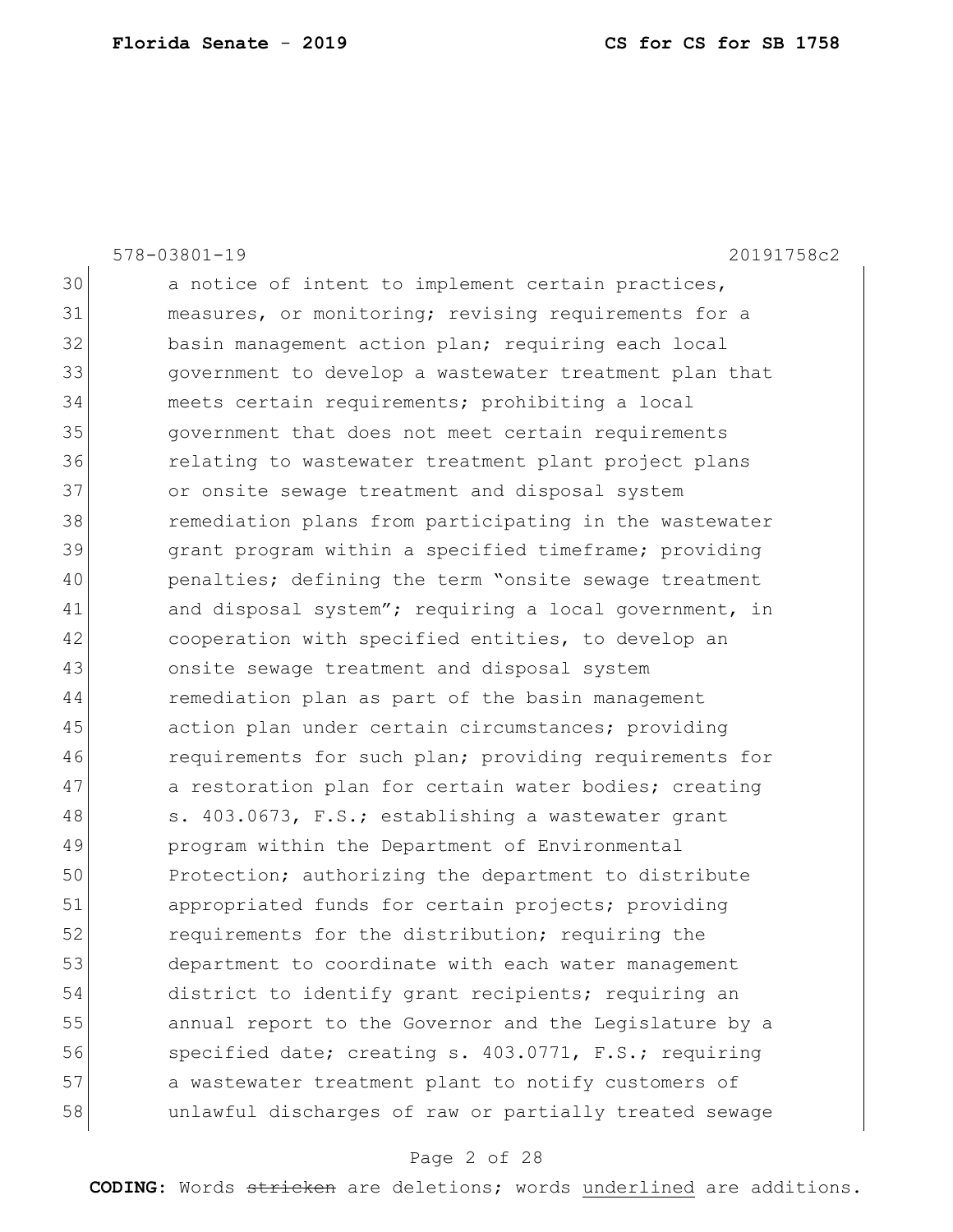|    | $578 - 03801 - 19$<br>20191758c2                            |
|----|-------------------------------------------------------------|
| 59 | into any waterway or aquifer within a specified             |
| 60 | timeframe; prohibiting a local government that owns         |
| 61 | such a plant from participating in the wastewater           |
| 62 | grant program within a specified timeframe; providing       |
| 63 | penalties; requiring the department to maintain a           |
| 64 | publicly accessible website that contains certain           |
| 65 | information relating to wastewater treatment                |
| 66 | facilities; amending s. 403.086, F.S.; prohibiting          |
| 67 | facilities for sanitary sewage disposal from disposing      |
| 68 | of any waste in the Indian River Lagoon without first       |
| 69 | providing advanced waste treatment; amending s.             |
| 70 | 403.9337, F.S.; providing penalties for a local             |
| 71 | government that fails to adopt, enact, and implement a      |
| 72 | specified ordinance by a specified date; requiring the      |
| 73 | Department of Environmental Protection to revise the        |
| 74 | basin management action plan for the Indian River           |
| 75 | Lagoon and other specified basin management action          |
| 76 | plans by a specified date; authorizing the department       |
| 77 | to grant an extension to a local government upon a          |
| 78 | showing of good cause; providing a declaration of           |
| 79 | important state interest; providing effective dates.        |
| 80 |                                                             |
| 81 | Be It Enacted by the Legislature of the State of Florida:   |
| 82 |                                                             |
| 83 | Section 1. This act may be cited as the "Clean Waterways    |
| 84 | Act."                                                       |
| 85 | Section 2. The Department of Environmental Protection, in   |
| 86 | coordination with the Department of Health, shall develop a |
| 87 | report for presentation to the Legislature by July 1, 2020, |

# Page 3 of 28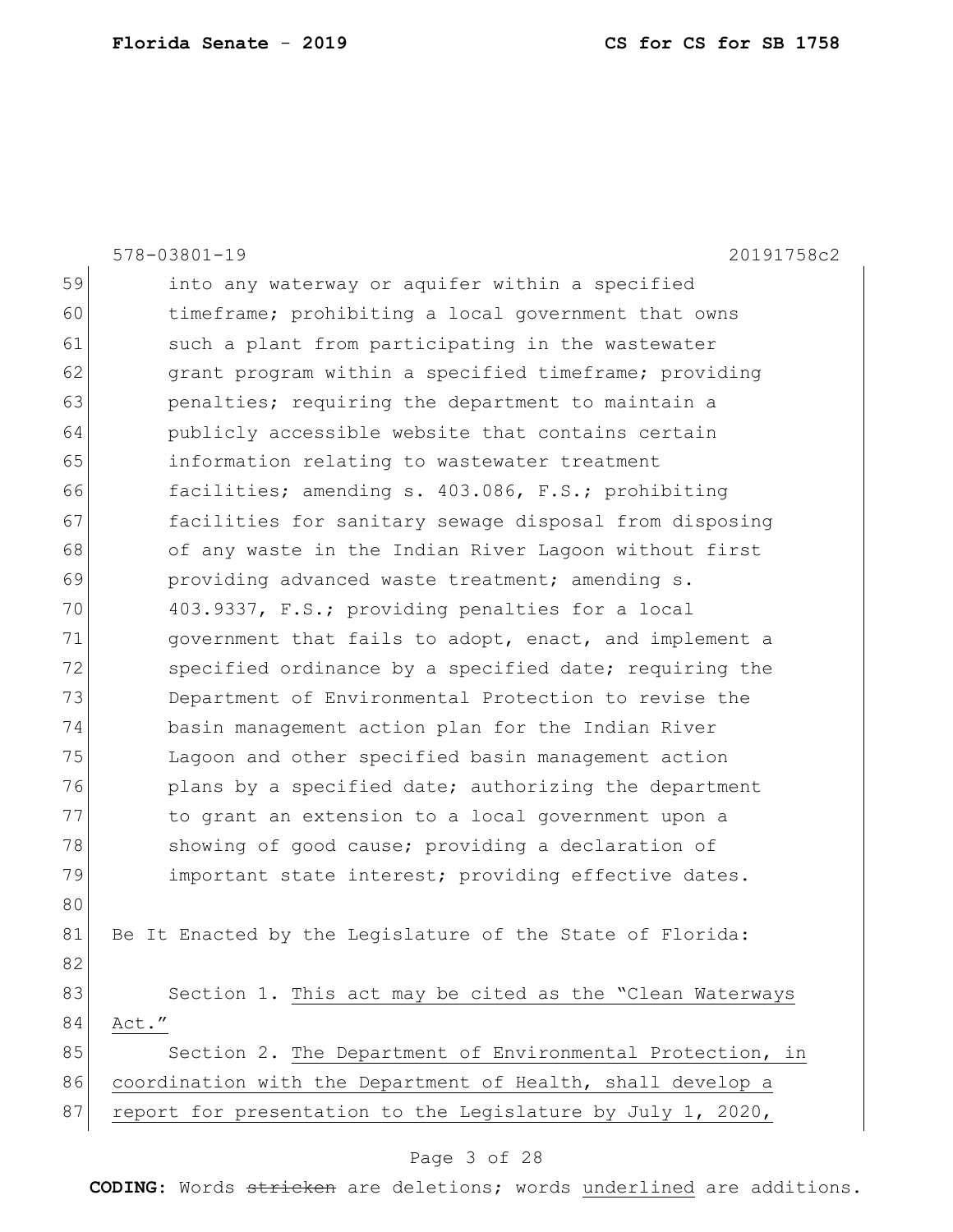578-03801-19 20191758c2 88 which addresses the impacts of a type two transfer of the 89 Department of Health's onsite sewage program to the Department 90 of Environmental Protection for the regulation of onsite sewage 91 treatment and disposal systems. The report must include 92 revisions to state law, including budgetary changes, which would 93 need to be addressed to complete the type two transfer. If the 94 Department of Environmental Protection is authorized to develop 95 a memorandum of agreement with the Department of Health 96 describing how the type two transfer would be implemented if the 97 Legislature authorized such a transfer, this report is not 98 required.

99 Section 3. Section 373.807, Florida Statutes, is amended to 100 read:

 373.807 Protection of water quality in Outstanding Florida 102 Springs.—By July 1, 2016, the department shall initiate assessment, pursuant to s. 403.067(3), of Outstanding Florida Springs or spring systems for which an impairment determination has not been made under the numeric nutrient standards in effect 106 for spring vents. Assessments must be completed by July 1, 2018.

107 (1) (a) Concurrent with the adoption of a nutrient total 108 maximum daily load for an Outstanding Florida Spring, the 109 department, or the department in conjunction with a water 110 management district, shall initiate development of a basin 111 management action plan, as specified in s. 403.067. For an 112 Outstanding Florida Spring with a nutrient total maximum daily 113 load adopted before July 1, 2016, the department, or the 114 department in conjunction with a water management district, 115 shall initiate development of a basin management action plan by 116 July 1, 2016. During the development of a basin management

### Page 4 of 28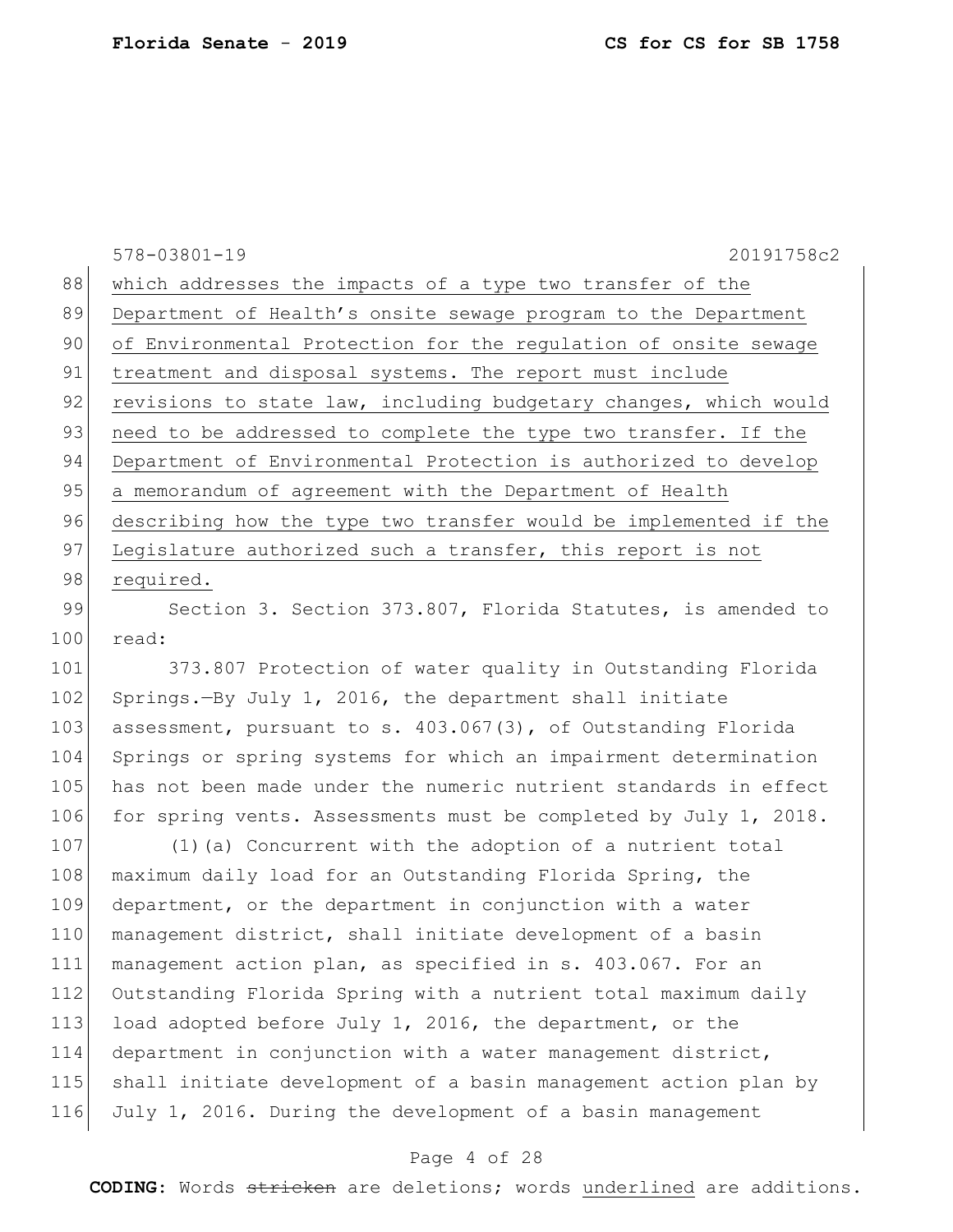|     | $578 - 03801 - 19$<br>20191758c2                                  |
|-----|-------------------------------------------------------------------|
| 117 | action plan, if the department identifies onsite sewage           |
| 118 | treatment and disposal systems as contributors of at least 20     |
| 119 | percent of nonpoint source nutrient nitrogen pollution or if the  |
| 120 | department determines remediation is necessary to achieve the     |
| 121 | total maximum daily load, the basin management action plan shall  |
| 122 | include an onsite sewage treatment and disposal system            |
| 123 | remediation plan pursuant to s. 403.067(7) (e) subsection (3) for |
| 124 | those systems identified as requiring remediation.                |
| 125 | (b) A basin management action plan for an Outstanding             |
| 126 | Florida Spring shall be adopted within 2 years after its          |
| 127 | initiation and must include, at a minimum:                        |
| 128 | 1. A list of all specific projects and programs identified        |
| 129 | to implement a nutrient total maximum daily load;                 |
| 130 | 2. A list of all specific projects identified in any              |
| 131 | incorporated onsite sewage treatment and disposal system          |
| 132 | remediation plan, if applicable;                                  |
| 133 | 3. A priority rank for each listed project. The priority          |
| 134 | ranking shall be based on the estimated reduction in nutrient     |
| 135 | load per project, project readiness, cost effectiveness, overall  |
| 136 | environmental benefit, location within the plan area, local       |
| 137 | matching funds, and water savings or quantity improvements;       |
| 138 | 4. For each listed project, a planning level cost estimate,       |
| 139 | and the estimated date of completion, and a plan submitted by     |
| 140 | each local government within the plan area and approved by the    |
| 141 | department for each wastewater treatment plant project as         |
| 142 | specified in s. 403.067(7)(d) and onsite sewage treatment and     |
| 143 | disposal system remediation plan as specified in s.               |
| 144 | 403.067(7) (e). Each plan must include deadlines and is subject   |
| 145 | to penalties required under s. 403.067;                           |
|     |                                                                   |

# Page 5 of 28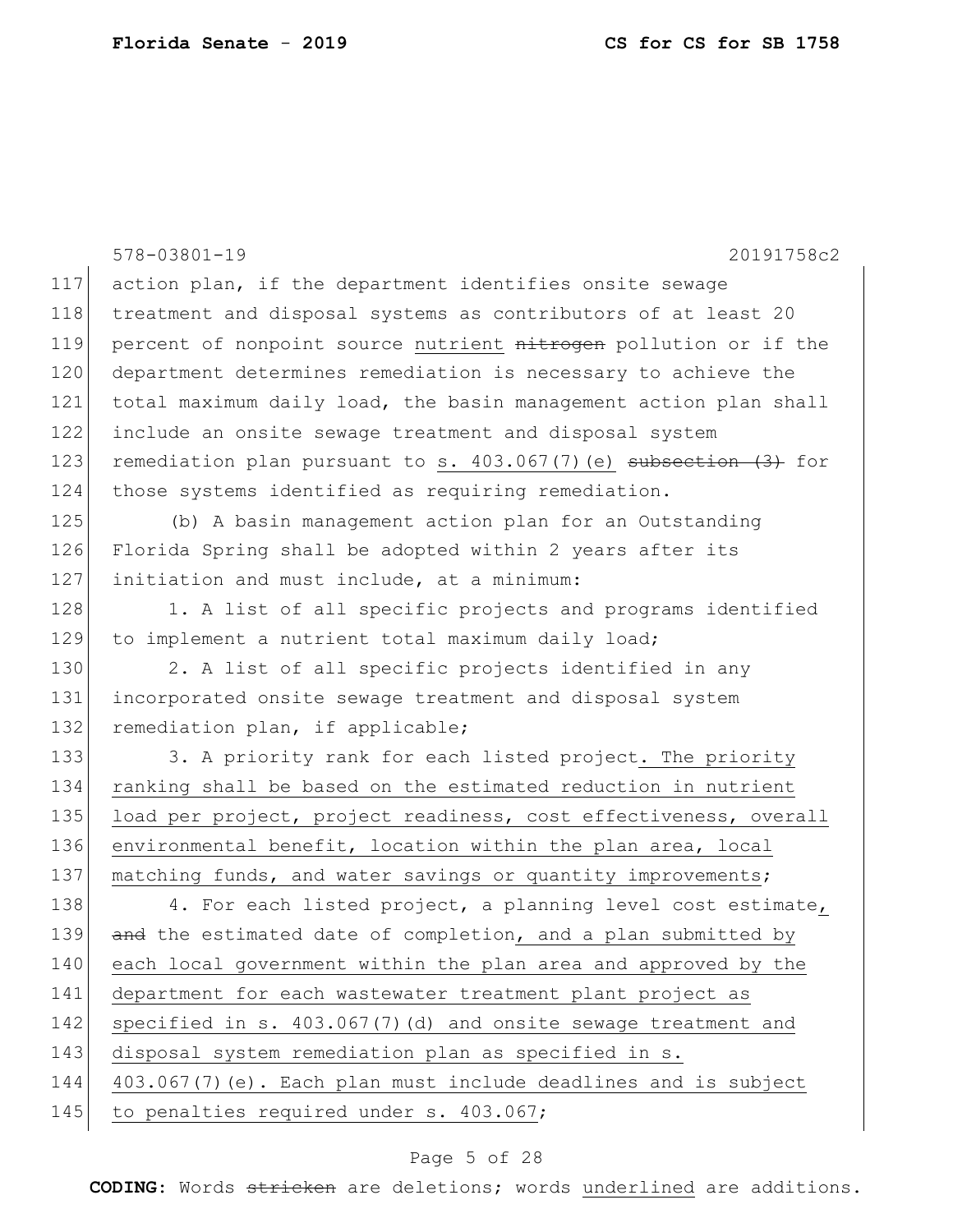161

578-03801-19 20191758c2 146 5. The source and amount of financial assistance to be made 147 available by the department, a water management district, or 148 other entity for each listed project; 149 6. An estimate of each listed project's nutrient load 150 reduction; 151 7. Identification of each point source or category of 152 nonpoint sources, including, but not limited to, urban turf 153 fertilizer, sports turf fertilizer, agricultural fertilizer, 154 onsite sewage treatment and disposal systems, wastewater 155 treatment facilities, animal wastes, and stormwater facilities. 156 An estimated allocation of the pollutant load must be provided 157 for each point source or category of nonpoint sources; and 158 8. An implementation plan designed with a target to achieve 159 the nutrient total maximum daily load no more than 20 years 160 after the adoption of a basin management action plan.

162 The department shall develop a schedule establishing 5-year, 10-163 year, and 15-year targets for achieving the nutrient total 164 maximum daily load. The schedule shall be used to provide 165 guidance for planning and funding purposes and is exempt from 166 chapter 120.

167 (c) For a basin management action plan adopted before July 168 1, 2016, which addresses an Outstanding Florida Spring, the 169 department or the department in conjunction with a water 170 management district must revise the plan if necessary to comply 171 with this section by July 1, 2018.

172 (d) A local government may apply to the department for a 173 single extension of up to 5 years for any project in an adopted 174 basin management action plan. A local government in a rural area

### Page 6 of 28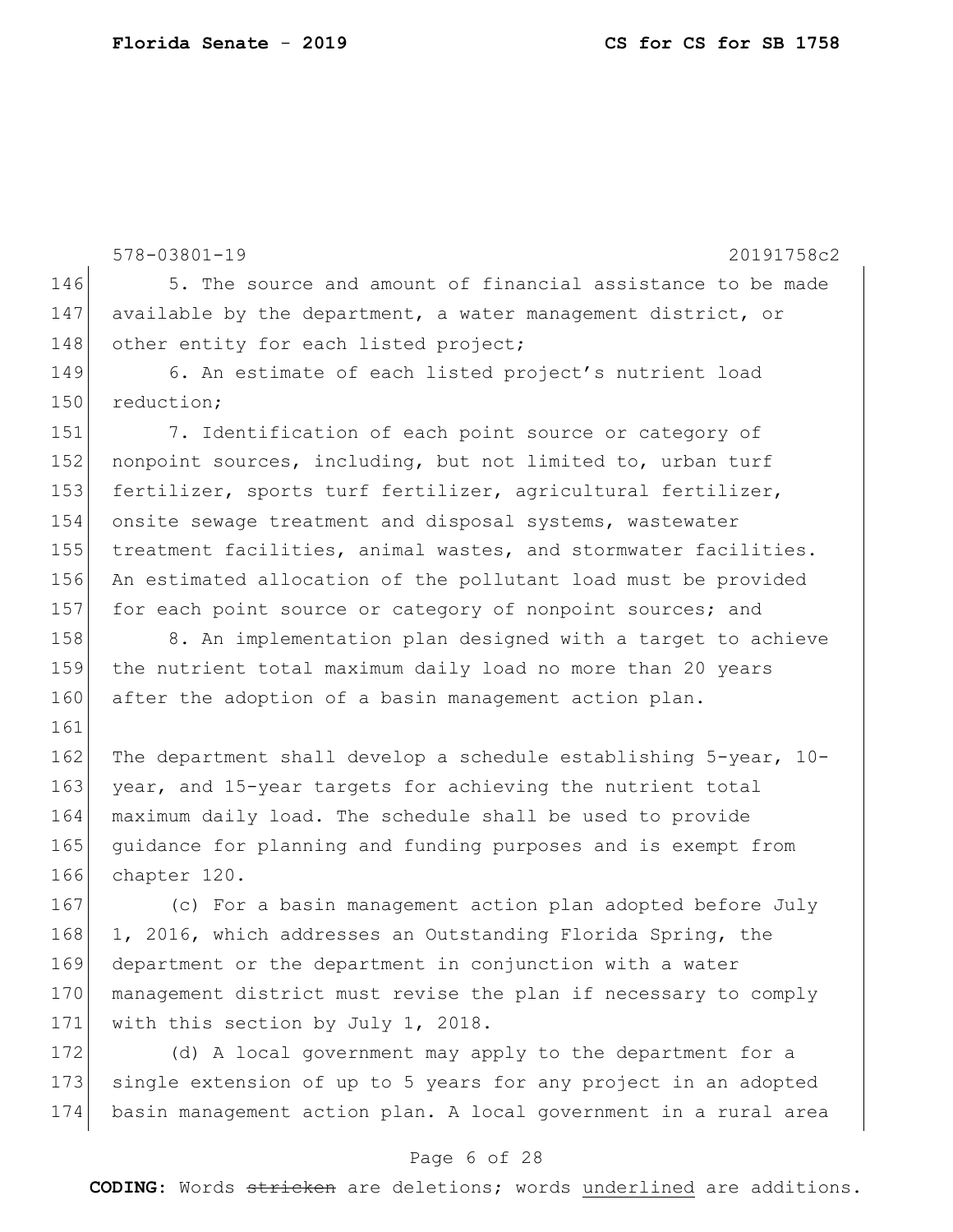|     | 20191758c2<br>$578 - 03801 - 19$                                  |
|-----|-------------------------------------------------------------------|
| 175 | of opportunity, as defined in s. 288.0656, may apply for a        |
| 176 | single extension of up to 10 years for such a project. The        |
| 177 | department may grant the extension if the local government        |
| 178 | provides to the department sufficient evidence that an extension  |
| 179 | is in the best interest of the public.                            |
| 180 | (2) By July 1, 2020 $2017$ , each local government, as defined in |
| 181 | s. 373.802(2), that has not adopted an ordinance pursuant to s.   |
| 182 | 403.9337, shall develop, enact, and implement an ordinance        |
| 183 | pursuant to that section. It is the intent of the Legislature     |
| 184 | that ordinances required to be adopted under this subsection      |
| 185 | reflect the latest scientific information, advancements, and      |
| 186 | technological improvements in the industry. A local government    |
| 187 | that fails to adopt, enact, and implement this ordinance is       |
| 188 | subject to a daily fine as provided in ss. 403.121, 403.141, and  |
| 189 | 403.161 and may not participate in the wastewater grant program   |
| 190 | established under s. 403.0673 until such time as the ordinance    |
| 191 | has been adopted, enacted, and implemented. In implementing the   |
| 192 | ordinance, a local government shall conduct educational           |
| 193 | campaigns, enforcement programs, and mandatory notification of    |
| 194 | property owners subject to the ordinance, and shall submit a      |
| 195 | report on its implementation efforts to the department for        |
| 196 | publication on the department's website.                          |
| 197 | (3) If a basin management action plan or an alternative           |
| 198 | restoration plan has not been adopted within 90 days after the    |
| 199 | adoption of a nutrient total maximum daily load for an            |
| 200 | Outstanding Florida Spring, agricultural operations located       |
| 201 | within the associated Water Body Identification Number shall      |
| 202 | sign a notice of intent to implement the applicable agricultural  |
| 203 | best management practices or other measures adopted by the        |

# Page 7 of 28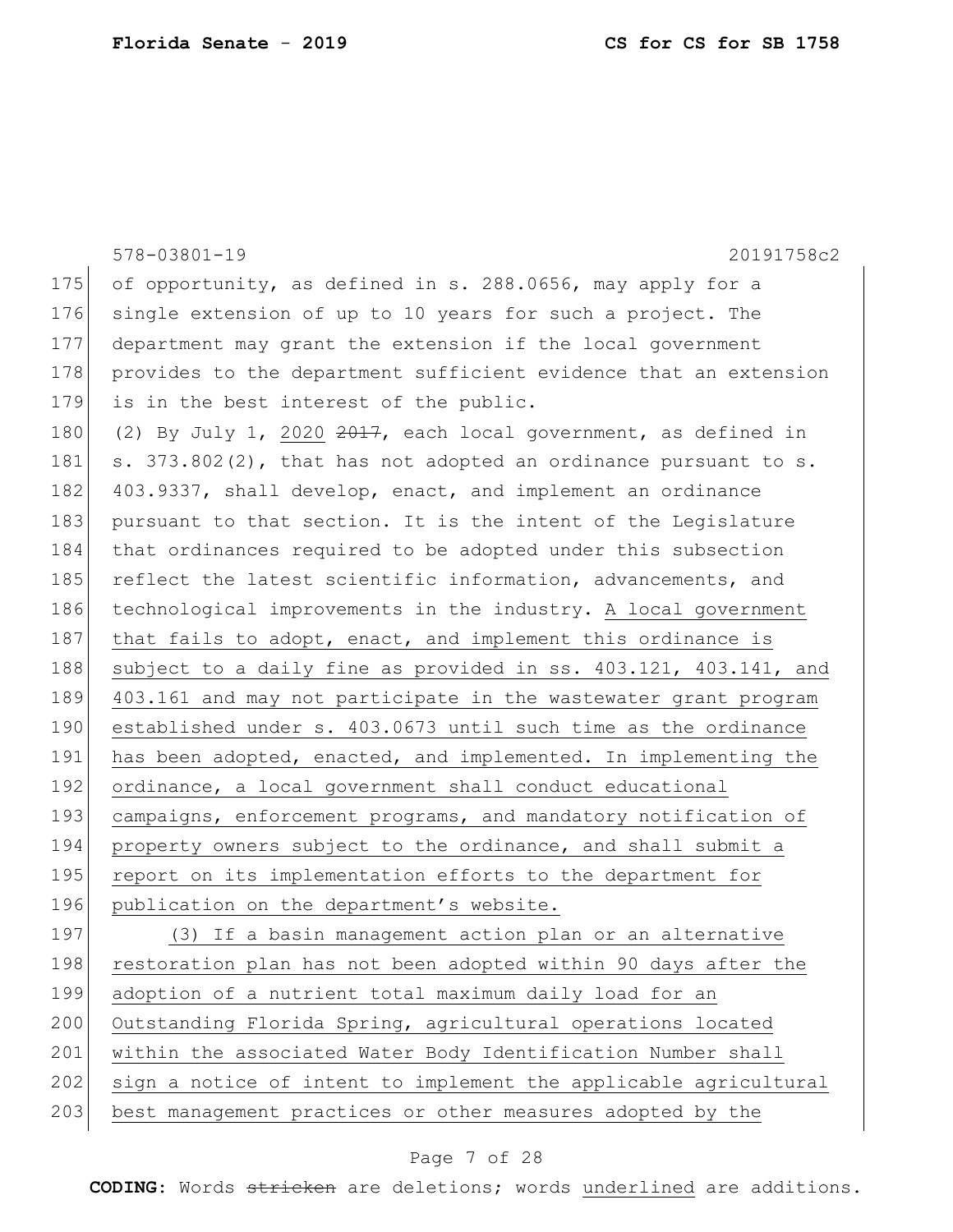|     | $578 - 03801 - 19$<br>20191758c2                                 |
|-----|------------------------------------------------------------------|
| 204 | Department of Agriculture and Consumer Services pursuant to s.   |
| 205 | 403.067(7)(c) or conduct water quality monitoring as prescribed  |
| 206 | by the department or a water management district. Such           |
| 207 | agricultural operations may be subject to enforcement action by  |
| 208 | the department or a water management district based upon a       |
| 209 | failure to comply with this subsection.                          |
| 210 | (3) As part of a basin management action plan that includes      |
| 211 | an Outstanding Florida Spring, the department, the Department of |
| 212 | Health, relevant local governments, and relevant local public    |
| 213 | and private wastewater utilities shall develop an onsite sewage  |
| 214 | treatment and disposal system remediation plan for a spring if   |
| 215 | the department determines onsite sewage treatment and disposal   |
| 216 | systems within a priority focus area contribute at least 20      |
| 217 | percent of nonpoint source nitrogen pollution or if the          |
| 218 | department determines remediation is necessary to achieve the    |
| 219 | total maximum daily load. The plan shall identify cost-effective |
| 220 | and financially feasible projects necessary to reduce the        |
| 221 | nutrient impacts from onsite sewage treatment and disposal       |
| 222 | systems and shall be completed and adopted as part of the basin  |
| 223 | management action plan no later than the first 5-year milestone  |
| 224 | required by subparagraph (1) (b) 8. The department is the lead   |
| 225 | agency in coordinating the preparation of and the adoption of    |
| 226 | the plan. The department shall:                                  |
| 227 | (a) Collect and evaluate credible scientific information on      |
| 228 | the effect of nutrients, particularly forms of nitrogen, on      |
| 229 | springs and springs systems; and                                 |
| 230 | (b) Develop a public education plan to provide area              |

231 residents with reliable, understandable information about onsite 232 sewage treatment and disposal systems and springs.

### Page 8 of 28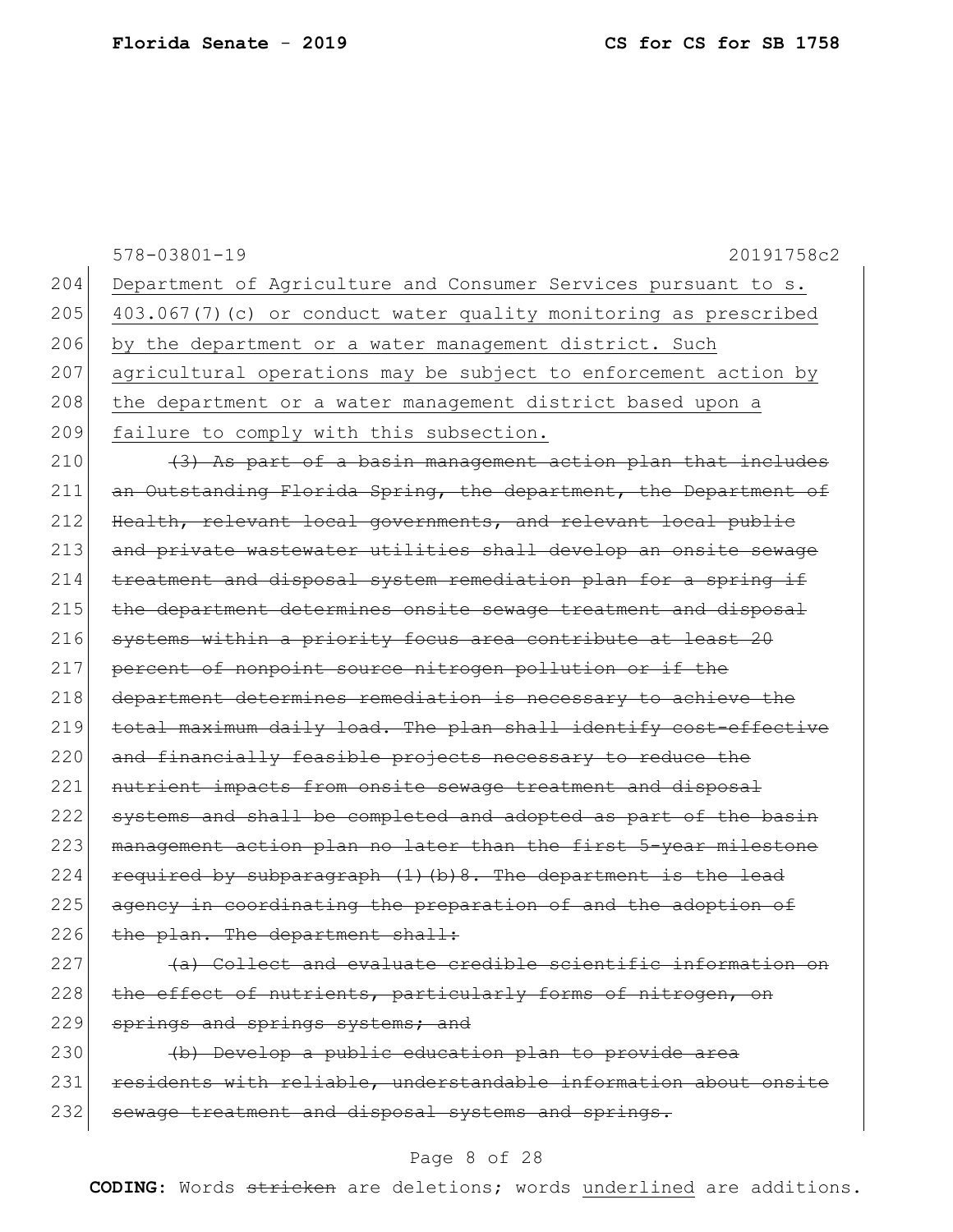578-03801-19 20191758c2

233

 $234$  In addition to the requirements in s.  $403.067$ , the plan shall 235 include options for repair, upgrade, replacement, drainfield 236 modification, addition of effective nitrogen reducing features, 237 connection to a central sewerage system, or other action for an 238 onsite sewage treatment and disposal system or group of systems 239 within a priority focus area that contribute at least 20 percent 240 of nonpoint source nitrogen pollution or if the department 241 determines remediation is necessary to achieve a total maximum 242 daily load. For these systems, the department shall include in 243 the plan a priority ranking for each system or group of systems  $244$  that requires remediation and shall award funds to implement the 245 remediation projects contingent on an appropriation in the 246 General Appropriations Act, which may include all or part of the 247 costs necessary for repair, upgrade, replacement, drainfield 248 modification, addition of effective nitrogen reducing features, 249 initial connection to a central sewerage system, or other 250 action. In awarding funds, the department may consider expected 251 nutrient reduction benefit per unit cost, size and scope of  $252$  project, relative local financial contribution to the project, 253 and the financial impact on property owners and the community. 254 The department may waive matching funding requirements for 255 proposed projects within an area designated as a rural area of 256 opportunity under s. 288.0656.

257 (4) The department shall provide notice to a local 258 government of all permit applicants under s. 403.814(12) in a 259 priority focus area of an Outstanding Florida Spring over which 260 the local government has full or partial jurisdiction. 261 Section 4. Subsection (2) of section 373.811, Florida

### Page 9 of 28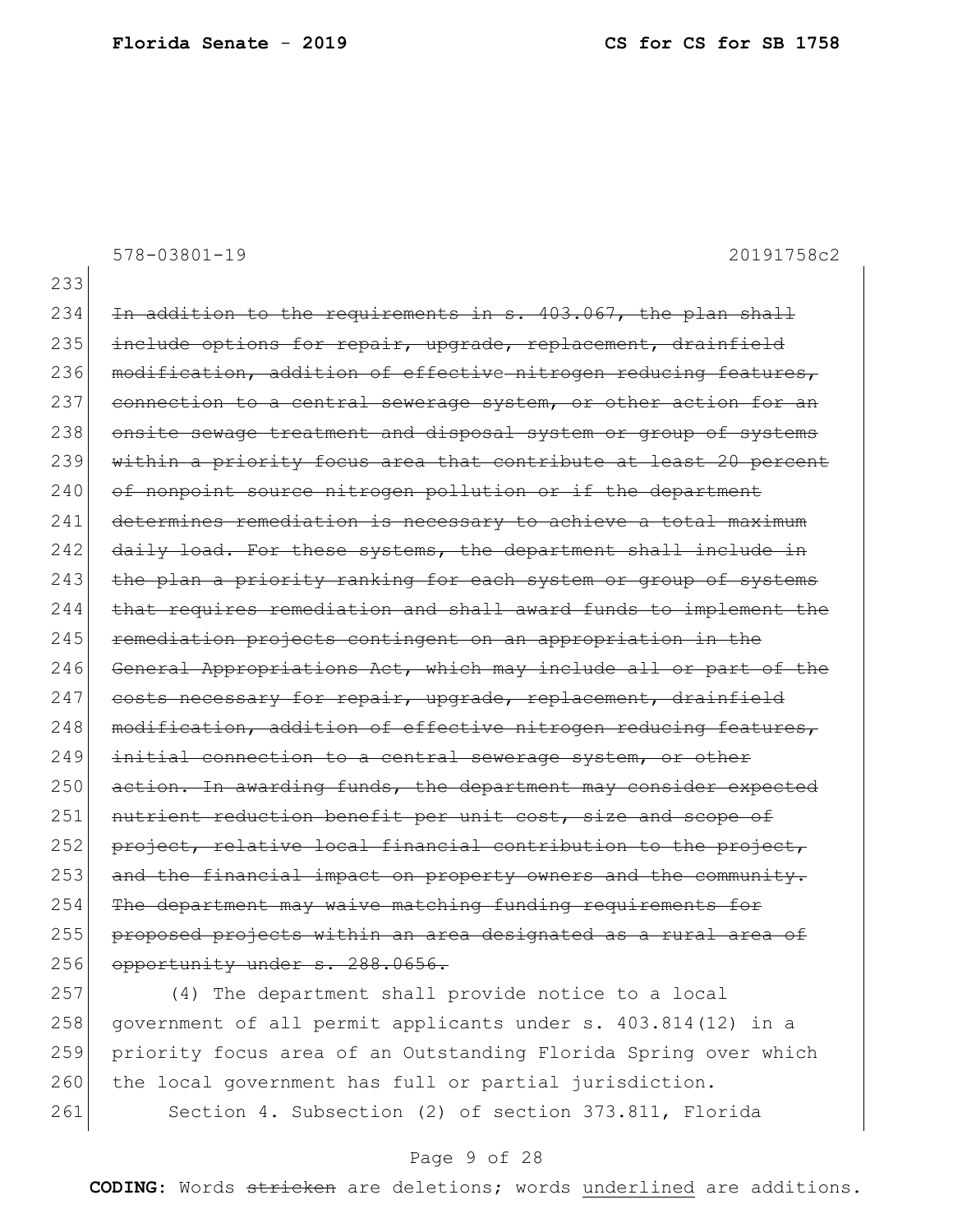|     | $578 - 03801 - 19$<br>20191758c2                                            |
|-----|-----------------------------------------------------------------------------|
| 262 | Statutes, is amended to read:                                               |
| 263 | 373.811 Prohibited activities within a priority focus                       |
| 264 | area. The following activities are prohibited within a priority             |
| 265 | focus area in effect for an Outstanding Florida Spring:                     |
| 266 | (2) New onsite sewage treatment and disposal systems on                     |
| 267 | lots of less than 1 acre, if the addition of the specific                   |
| 268 | systems conflicts with an onsite treatment and disposal system              |
| 269 | remediation plan incorporated into a basin management action                |
| 270 | plan in accordance with s. $403.067(7)$ (e) $\overline{3}$ . $373.807(3)$ . |
| 271 | Section 5. Subsections (22) and (23) are added to section                   |
| 272 | 403.031, Florida Statutes, to read:                                         |
| 273 | 403.031 Definitions. - In construing this chapter, or rules                 |
| 274 | and regulations adopted pursuant hereto, the following words,               |
| 275 | phrases, or terms, unless the context otherwise indicates, have             |
| 276 | the following meanings:                                                     |
| 277 | (22) "Wastewater facilities" or "wastewater treatment                       |
| 278 | facilities" means any of the following: the collection and                  |
| 279 | transmission system, the wastewater treatment plant, and the                |
| 280 | reuse or disposal system.                                                   |
| 281 | (23) "Wastewater plant" or "wastewater treatment plant"                     |
| 282 | means any plant or other works used for the purpose of treating,            |
| 283 | stabilizing, or holding wastewater.                                         |
| 284 | Section 6. Section 403.0616, Florida Statutes, is created                   |
| 285 | to read:                                                                    |
| 286 | 403.0616 Real-time water quality monitoring program.-                       |
| 287 | (1) Subject to appropriation, the department shall                          |
| 288 | establish a real-time water quality monitoring program to assist            |
| 289 | in the restoration, preservation, and enhancement of impaired               |
| 290 | waterbodies and coastal resources.                                          |

# Page 10 of 28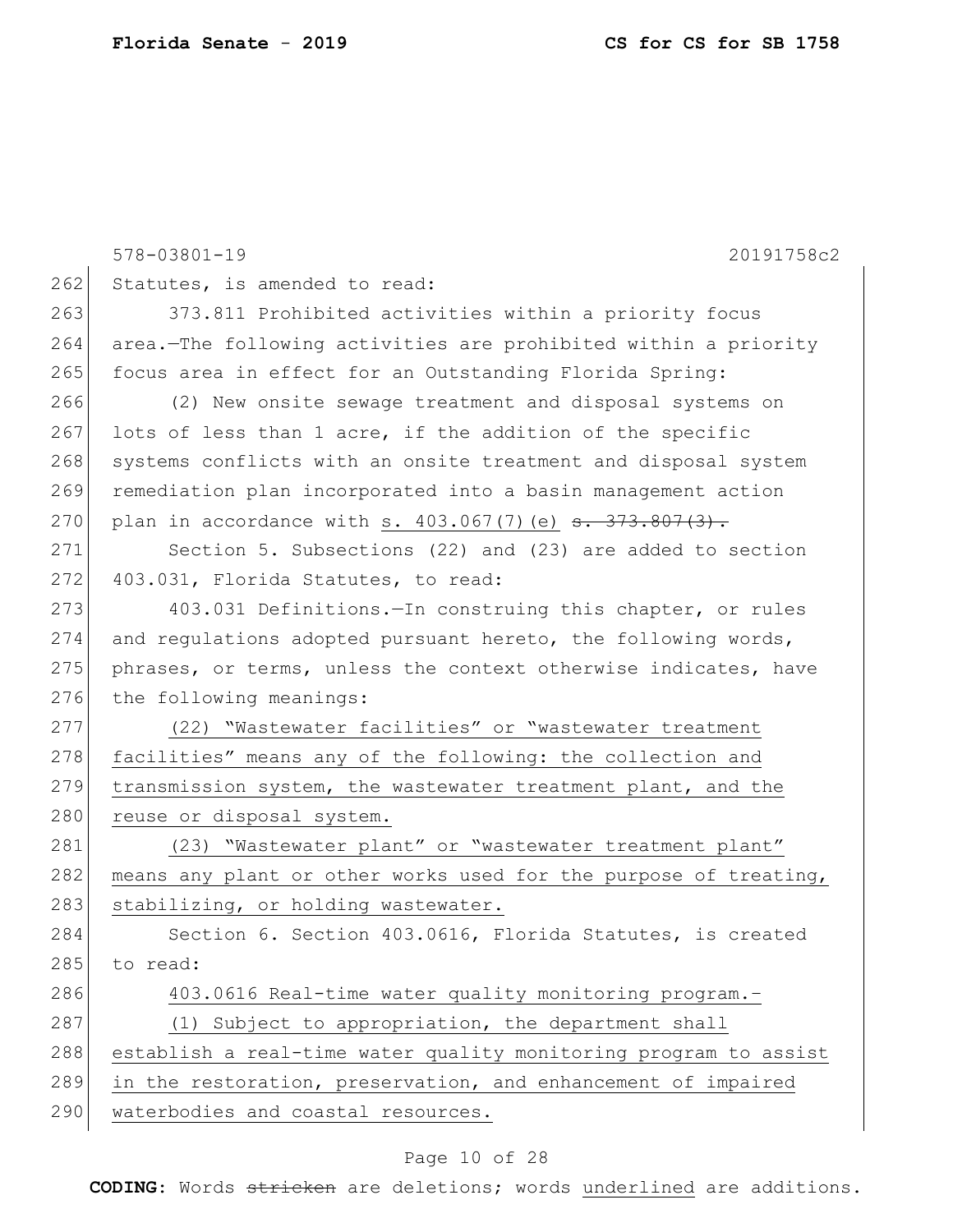|     | $578 - 03801 - 19$<br>20191758c2                                 |
|-----|------------------------------------------------------------------|
| 291 | (2) In order to expedite the creation and implementation of      |
| 292 | the program, the department is encouraged to form public-private |
| 293 | partnerships with established scientific entities with existing, |
| 294 | proven real-time water quality monitoring equipment and          |
| 295 | experience in deploying such equipment.                          |
| 296 | Section 7. Present paragraph (d) of subsection (7) of            |
| 297 | section 403.067, Florida Statutes, is redesignated as paragraph  |
| 298 | (f), a new paragraph (d) and paragraphs (e) and (g) are added to |
| 299 | that subsection, paragraph (a) of that subsection is amended,    |
| 300 | and paragraph (d) is added to subsection (3) of that section, to |
| 301 | read:                                                            |
| 302 | 403.067 Establishment and implementation of total maximum        |
| 303 | daily loads.-                                                    |
| 304 | $(3)$ ASSESSMENT. -                                              |
| 305 | (d) If a basin management action plan or an alternative          |
| 306 | restoration plan has not been adopted within 90 days after the   |
| 307 | adoption of a total maximum daily load for a water body or water |
| 308 | body segment, agricultural operations located within the         |
| 309 | associated Water Body Identification Number shall sign a notice  |
| 310 | of intent to implement the applicable agricultural best          |
| 311 | management practices or other measures adopted by the Department |
| 312 | of Agriculture and Consumer Services pursuant to s.              |
| 313 | 403.067(7)(c) or conduct water quality monitoring as prescribed  |
| 314 | by the department or a water management district. Such           |
| 315 | agricultural operations may be subject to enforcement action by  |
| 316 | the department or a water management district based upon a       |
| 317 | failure to comply with this paragraph.                           |
| 318 | (7) DEVELOPMENT OF BASIN MANAGEMENT PLANS AND                    |
| 319 | IMPLEMENTATION OF TOTAL MAXIMUM DAILY LOADS.-                    |

# Page 11 of 28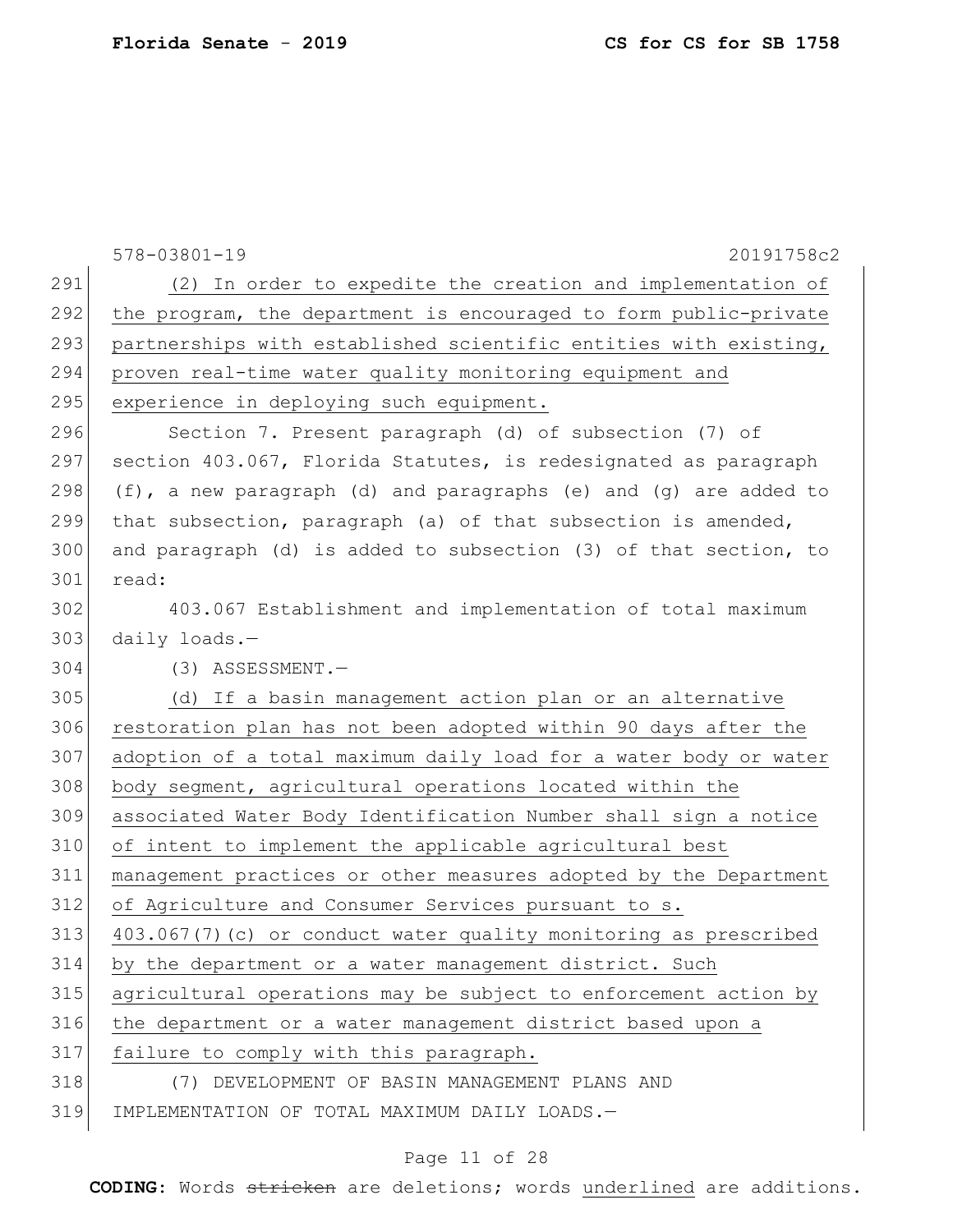```
578-03801-19 20191758c2
320 (a) Basin management action plans.—
321 1. In developing and implementing the total maximum daily
322 load for a water body, the department, or the department in 
323 conjunction with a water management district, may develop a 
324 basin management action plan that addresses some or all of the 
325 watersheds and basins tributary to the water body. Such plan 
326 must integrate the appropriate management strategies available 
327 to the state through existing water quality protection programs 
328 to achieve the total maximum daily loads and may provide for 
329 phased implementation of these management strategies to promote 
330 timely, cost-effective actions as provided for in s. 403.151. 
331 The plan must establish a schedule implementing the management 
332 strategies, provide detailed information for improvement 
333 projects including descriptions and timelines for completion,
334 establish a basis for evaluating the plan's effectiveness, and 
335 identify feasible funding strategies for implementing the plan's 
336 management strategies. The management strategies may include 
337 regional treatment systems or other public works, where
338 appropriate, and voluntary trading of water quality credits to 
339 achieve the needed pollutant load reductions.
```
340 2. A basin management action plan must equitably allocate, pursuant to paragraph (6)(b), pollutant reductions to individual basins, as a whole to all basins, or to each identified point 343 source or category of nonpoint sources, as appropriate. For nonpoint sources for which best management practices have been adopted, the initial requirement specified by the plan must be those practices developed pursuant to paragraph (c). Where appropriate, the plan may take into account the benefits of pollutant load reduction achieved by point or nonpoint sources

### Page 12 of 28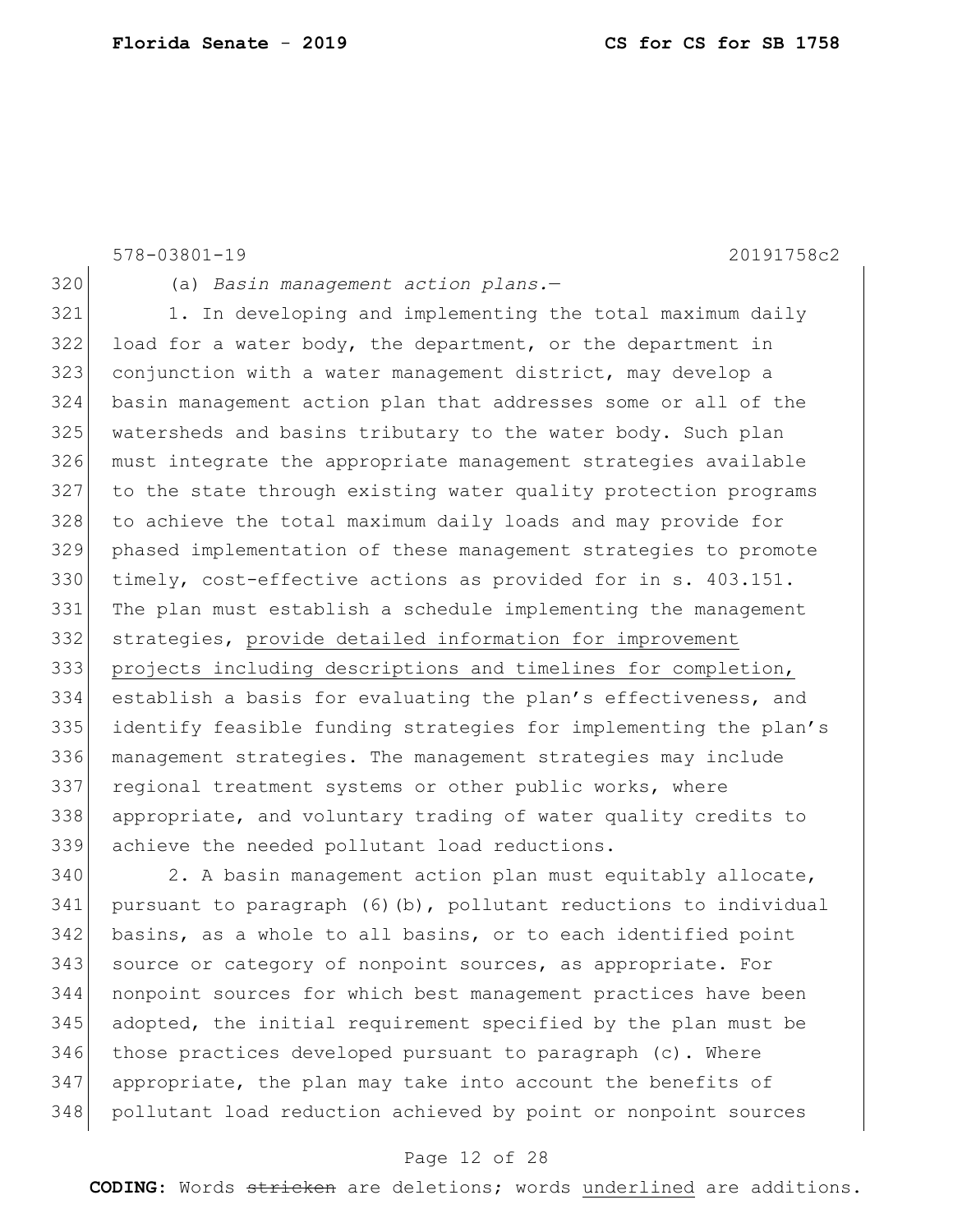578-03801-19 20191758c2 that have implemented management strategies to reduce pollutant 350 loads, including best management practices, before the development of the basin management action plan. The plan must also identify the mechanisms that will address potential future increases in pollutant loading. 3. The basin management action planning process is intended 355 to involve the broadest possible range of interested parties, with the objective of encouraging the greatest amount of cooperation and consensus possible. In developing a basin management action plan, the department shall assure that key stakeholders, including, but not limited to, applicable local governments, water management districts, the Department of Agriculture and Consumer Services, other appropriate state 362 agencies, local soil and water conservation districts, environmental groups, regulated interests, and affected pollution sources, are invited to participate in the process. The department shall hold at least one public meeting in the vicinity of the watershed or basin to discuss and receive comments during the planning process and shall otherwise encourage public participation to the greatest practicable extent. Notice of the public meeting must be published in a newspaper of general circulation in each county in which the watershed or basin lies not less than 5 days nor more than 15 days before the public meeting. A basin management action plan does not supplant or otherwise alter any assessment made under subsection (3) or subsection (4) or any calculation or initial allocation.

 4. Each new or revised basin management action plan shall include:

### Page 13 of 28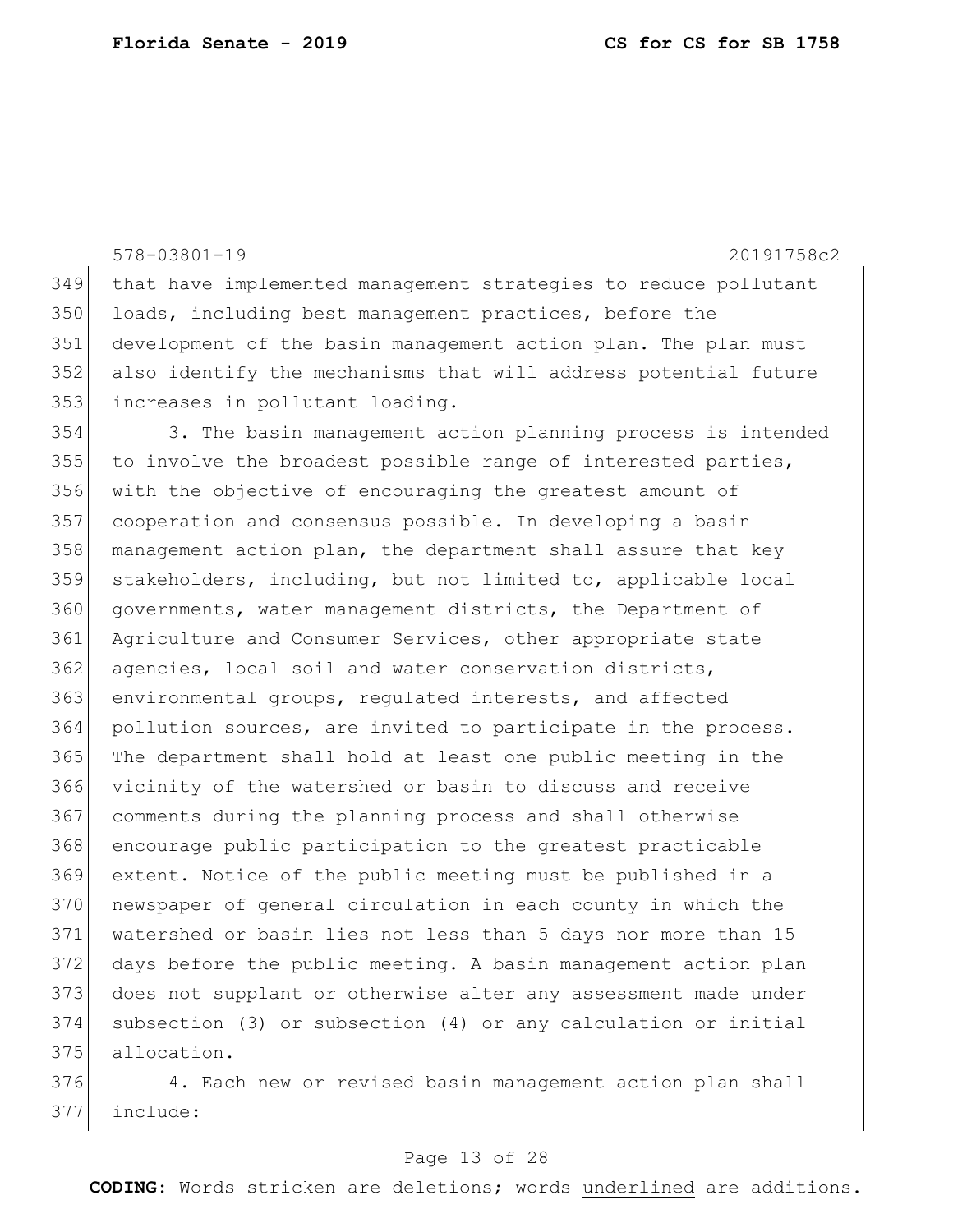|     | 578-03801-19<br>20191758c2                                       |
|-----|------------------------------------------------------------------|
| 378 | a. The appropriate management strategies available through       |
| 379 | existing water quality protection programs to achieve total      |
| 380 | maximum daily loads, which may provide for phased implementation |
| 381 | to promote timely, cost-effective actions as provided for in s.  |
| 382 | 403.151;                                                         |
| 383 | b. A description of best management practices adopted by         |
| 384 | rule;                                                            |
| 385 | c. A list of projects in priority ranking with a planning-       |
| 386 | level cost estimate and estimated date of completion for each    |
| 387 | listed project. The priority ranking shall be based on the       |
| 388 | estimated reduction in nutrient load per project, project        |
| 389 | readiness, cost effectiveness, overall environmental benefit,    |
| 390 | location within the plan area, local matching funds, and water   |
| 391 | savings or quantity improvements;                                |
| 392 | d. The source and amount of financial assistance to be made      |
| 393 | available by the department, a water management district, or     |
| 394 | other entity for each listed project, if applicable; and         |
| 395 | e. A planning-level estimate of each listed project's            |
| 396 | expected load reduction, if applicable.                          |
| 397 | 5. The department shall adopt all or any part of a basin         |
| 398 | management action plan and any amendment to such plan by         |
| 399 | secretarial order pursuant to chapter 120 to implement the       |
| 400 | provisions of this section.                                      |
| 401 | 6. The basin management action plan must include milestones      |
| 402 | for implementation and water quality improvement, and an         |
| 403 | associated water quality monitoring component sufficient to      |
| 404 | evaluate whether reasonable progress in pollutant load           |
| 405 | reductions is being achieved over time. An assessment of         |
| 406 | progress toward these milestones shall be conducted every 5      |

### Page 14 of 28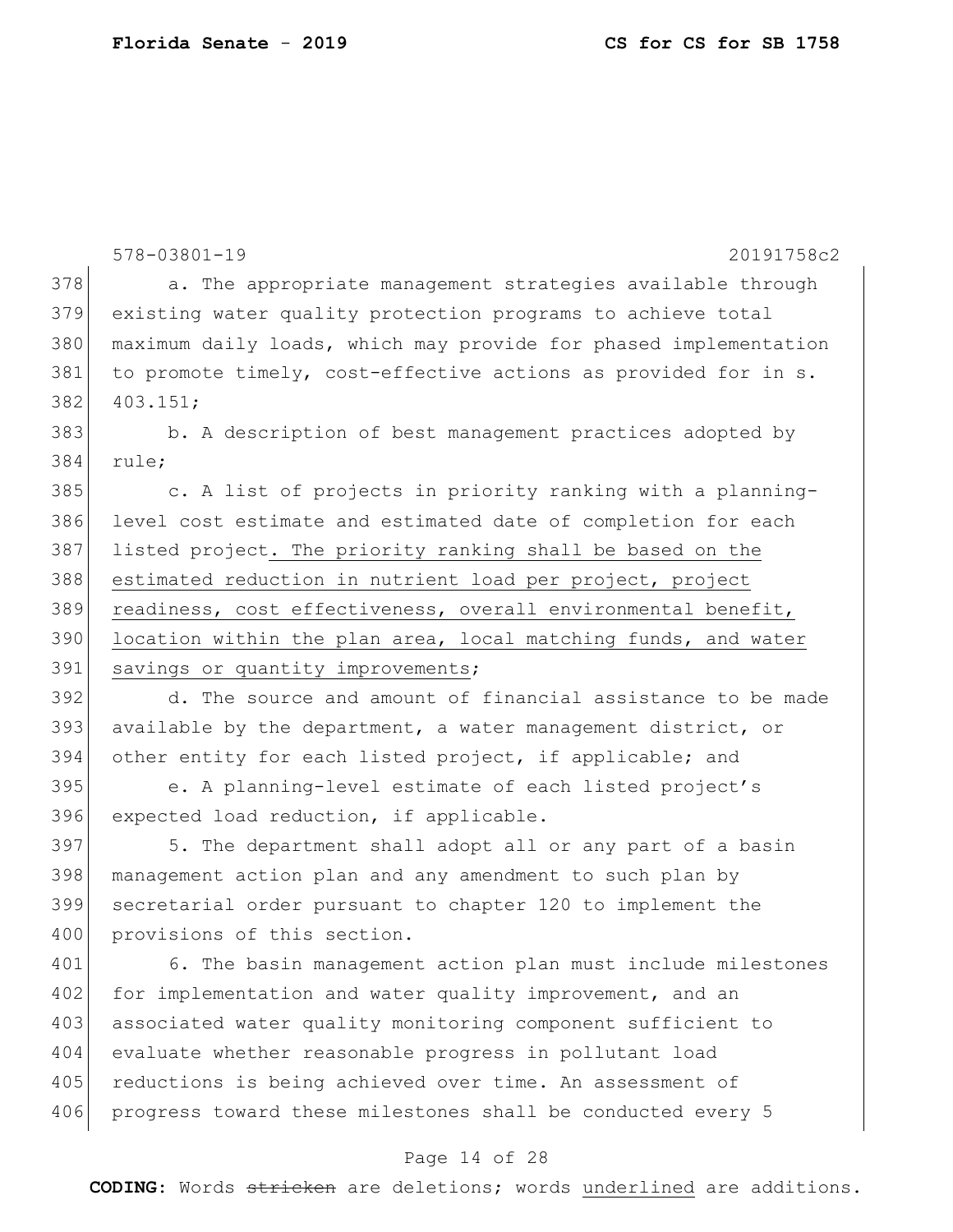578-03801-19 20191758c2

407 years, and revisions to the plan shall be made as appropriate. 408 Revisions to the basin management action plan shall be made by 409 the department in cooperation with basin stakeholders. Revisions 410 to the management strategies required for nonpoint sources must 411 follow the procedures set forth in subparagraph (c)4. Revised 412 basin management action plans must be adopted pursuant to 413 subparagraph 5.

414 7. In accordance with procedures adopted by rule under 415 paragraph (9)(c), basin management action plans, and other 416 pollution control programs under local, state, or federal 417 authority as provided in subsection (4), may allow point or 418 | nonpoint sources that will achieve greater pollutant reductions 419 than required by an adopted total maximum daily load or 420 wasteload allocation to generate, register, and trade water 421 quality credits for the excess reductions to enable other 422 sources to achieve their allocation; however, the generation of 423 water quality credits does not remove the obligation of a source 424 or activity to meet applicable technology requirements or 425 adopted best management practices. Such plans must allow trading 426 between NPDES permittees, and trading that may or may not 427 involve NPDES permittees, where the generation or use of the 428 credits involve an entity or activity not subject to department 429 water discharge permits whose owner voluntarily elects to obtain 430 department authorization for the generation and sale of credits.

431 8. The provisions of the department's rule relating to the 432 equitable abatement of pollutants into surface waters do not 433 apply to water bodies or water body segments for which a basin 434 management plan that takes into account future new or expanded 435 activities or discharges has been adopted under this section.

### Page 15 of 28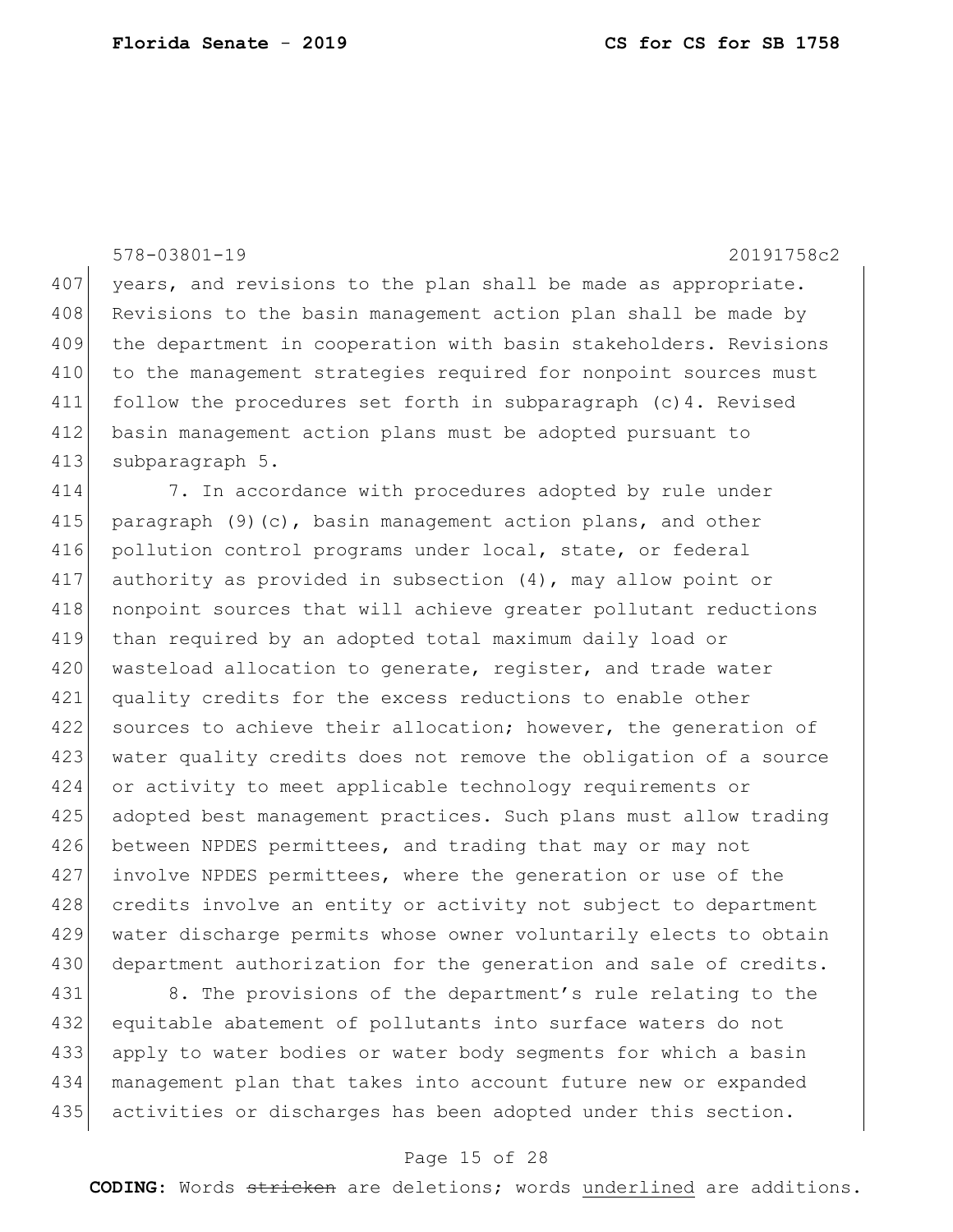578-03801-19 20191758c2 436 (d) *Wastewater treatment plan*.— 437 1. As part of a basin management action plan, each local 438 government, in cooperation with the department, the relevant 439 water management district, and the relevant local public and 440 private wastewater utilities, shall develop a plan to implement 441 improvements that provide, at a minimum, advanced waste 442 treatment, as defined in s. 403.086(4). The plan must provide 443 for construction, expansion, or upgrades necessary to achieve a 444 total maximum daily load, consistent with an onsite sewage 445 treatment and disposal system remediation plan under paragraph 446 (e). A local government that does not have a wastewater 447 treatment plant in its jurisdiction is not required to develop a 448 wastewater treatment plan unless the department determines that 449 the creation of such a plant within the jurisdiction is 450 necessary to meet the total maximum daily load. If advanced 451 waste treatment standards are met or exceeded as part of a 452 broader waste treatment program implemented by the local public 453 or private wastewater treatment utility, such a program may be 454 deemed to comply with the requirements of this paragraph with 455 the approval of the department. Wastewater treatment plants that 456 are directly addressed in a basin management action plan and do 457 not meet or exceed advanced waste treatment standards but that 458 have been determined to meet the requirements for the total 459 maximum daily load before July 1, 2019, are grandfathered unless 460 and until the department determines that higher levels of 461 treatment are required to meet the total maximum daily load. 462 2. Each owner or operator of an existing wastewater 463 treatment plant shall provide certain information for each plant 464 that has a plan to implement upgrades that meet or exceed

### Page 16 of 28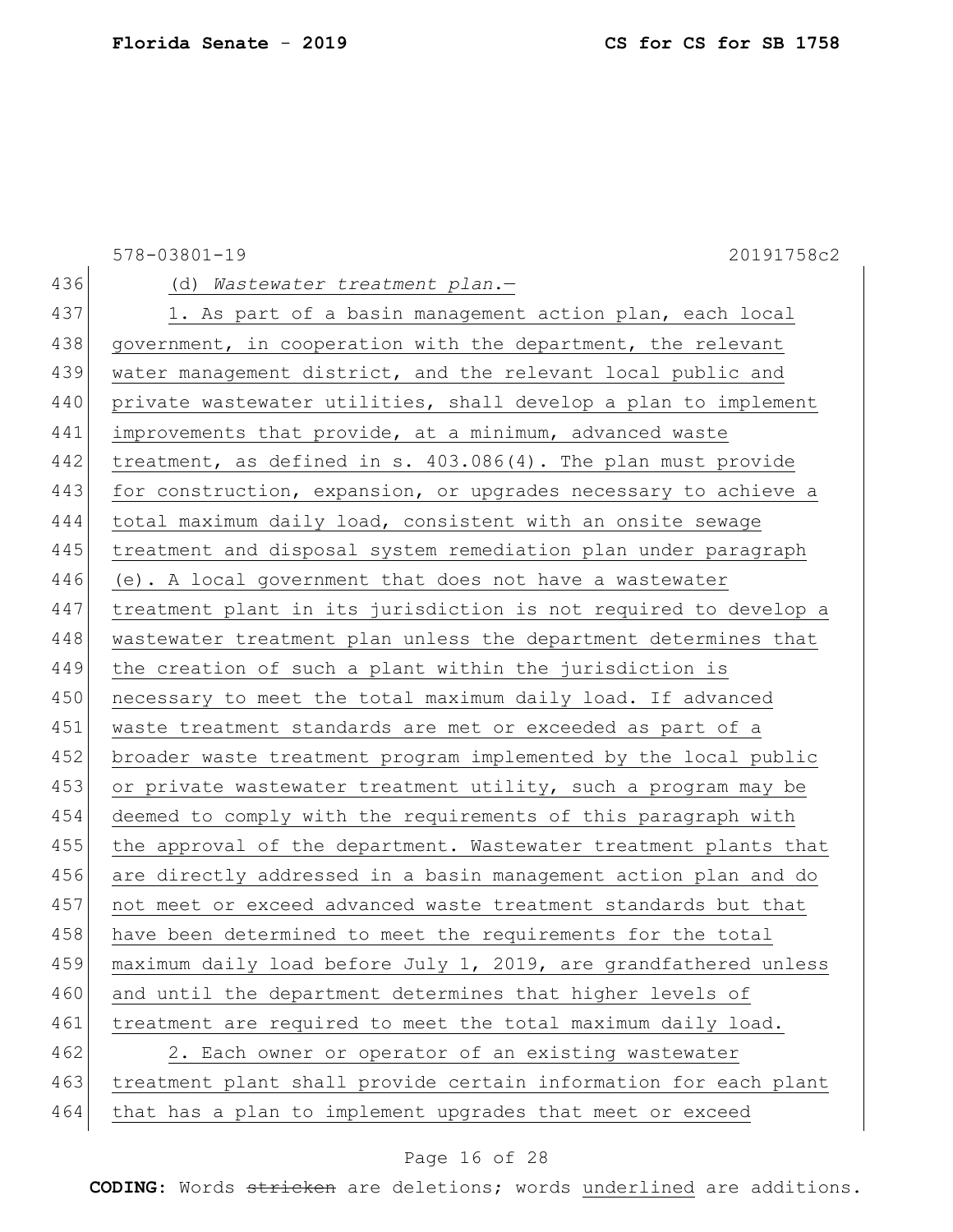|     | $578 - 03801 - 19$<br>20191758c2                                 |
|-----|------------------------------------------------------------------|
| 465 | advanced waste treatment, as defined in s. 403.086(4). This      |
| 466 | information must include the following as it relates to existing |
| 467 | conditions and estimated conditions after upgrades are           |
| 468 | implemented:                                                     |
| 469 | a. The permitted capacity of the plant, in gallons per day;      |
| 470 | b. The average nutrient concentration; and                       |
| 471 | c. The estimated average nutrient load.                          |
| 472 | 3.a. The local government shall submit to the department         |
| 473 | for approval a detailed plan that includes:                      |
| 474 | (I) A timeline that specifies the dates by which the             |
| 475 | construction of any improvements must commence, each stage of    |
| 476 | construction must be completed, and operations must commence;    |
| 477 | (II) A detailed planning and design report setting forth         |
| 478 | the plan for construction of improvements and operations; and    |
| 479 | (III) A certification that the local government, in              |
| 480 | agreement with the owner or operator, has approved the method of |
| 481 | implementing upgrades and method of financing or funding         |
| 482 | construction and operation.                                      |
| 483 | b. The department may amend the plan and shall approve a         |
| 484 | final plan. The department shall provide technical support upon  |
| 485 | request by a local government. An existing wastewater treatment  |
| 486 | plant must also incorporate the plan into its next NPDES or      |
| 487 | wastewater operating permit renewal.                             |
| 488 | c. Each new wastewater treatment plant located within the        |
| 489 | plan area shall comply with the requirements and approved dates  |
| 490 | in the basin management action plan. Each existing wastewater    |
| 491 | treatment plant located within the plan area must be in          |
| 492 | compliance with the timeline set out in the basin management     |
| 493 | action plan to receive a renewal of its NPDES or wastewater      |

# Page 17 of 28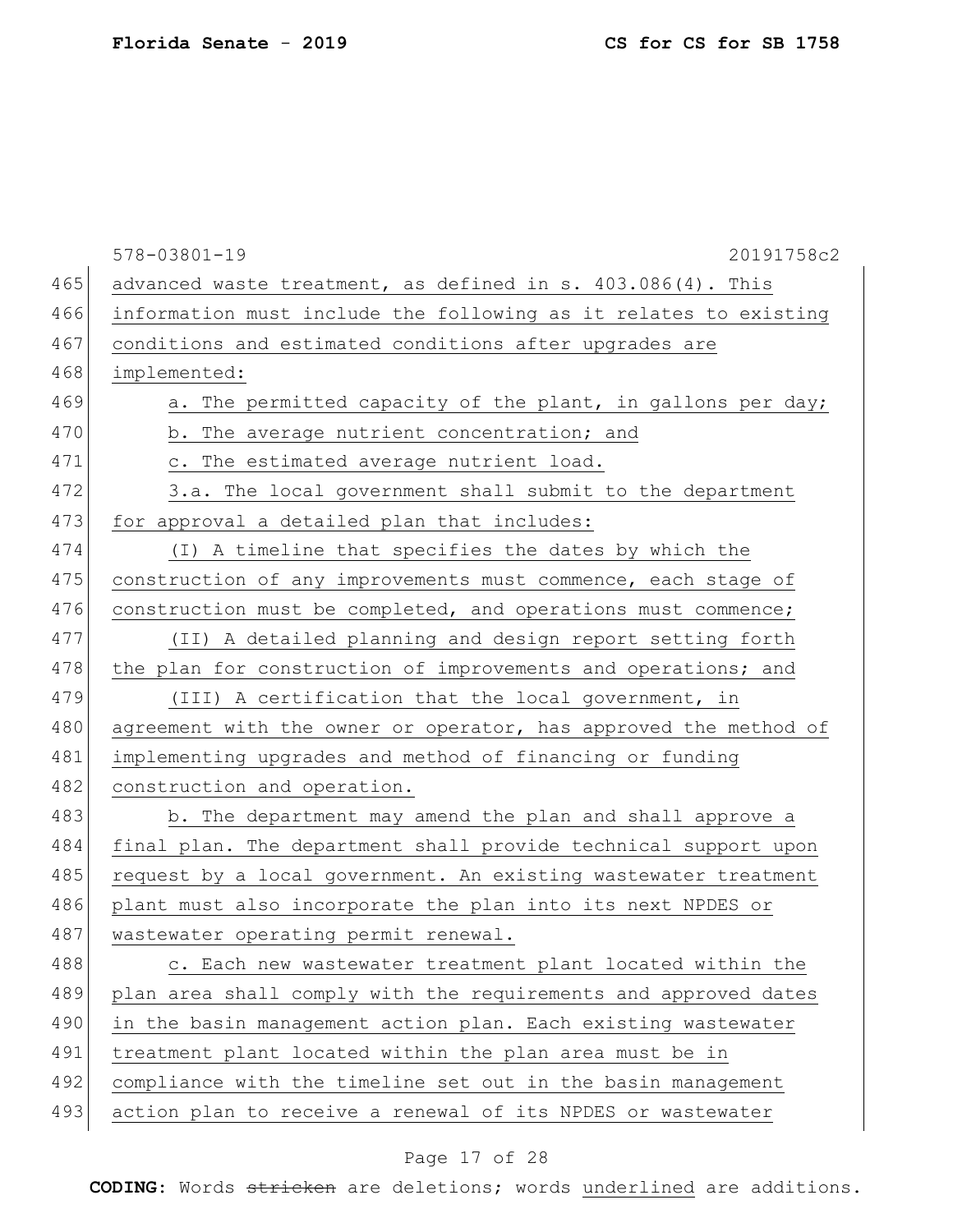|     | $578 - 03801 - 19$<br>20191758c2                                 |
|-----|------------------------------------------------------------------|
| 494 | operating permit. Upon a showing of good cause, the department   |
| 495 | may grant an extension of time to the local government to comply |
| 496 | with the timeline.                                               |
| 497 | d. If the deadlines for the initiation of construction of        |
| 498 | improvements, completion of construction, and commencement of    |
| 499 | operations which were approved pursuant to this subparagraph are |
| 500 | not satisfied, each local government with a wastewater treatment |
| 501 | plant that does not meet the requirements in this subparagraph   |
| 502 | may not participate in the wastewater grant program established  |
| 503 | under s. 403.0673 until such time as the plant is brought into   |
| 504 | compliance. In addition, the department shall, unless good cause |
| 505 | is shown, assess penalties pursuant to ss. 403.121, 403.141, and |
| 506 | 403.161 until such time as the plant is brought into compliance. |
| 507 | The department may reduce penalties based on expenditures for    |
| 508 | improvements and upgrades to the wastewater treatment facility.  |
| 509 | (e) Onsite sewage treatment and disposal systems.-               |
| 510 | 1. For purposes of this paragraph, the term "onsite sewage       |
| 511 | treatment and disposal system" has the same meaning as in s.     |
| 512 | 381.0065.                                                        |
| 513 | 2.a. As part of a basin management action plan, each local       |
| 514 | government, in cooperation with the department, the Department   |
| 515 | of Health, the relevant water management district, and relevant  |
| 516 | local public and private wastewater utilities, shall develop an  |
| 517 | onsite sewage treatment and disposal system remediation plan if  |
| 518 | the department identifies onsite sewage treatment and disposal   |
| 519 | systems as contributors of at least 20 percent of nonpoint       |
| 520 | source nutrient pollution or if the department determines that   |
| 521 | remediation is necessary to achieve a total maximum daily load.  |
| 522 | In order to promote cost-effective remediation, the department   |

# Page 18 of 28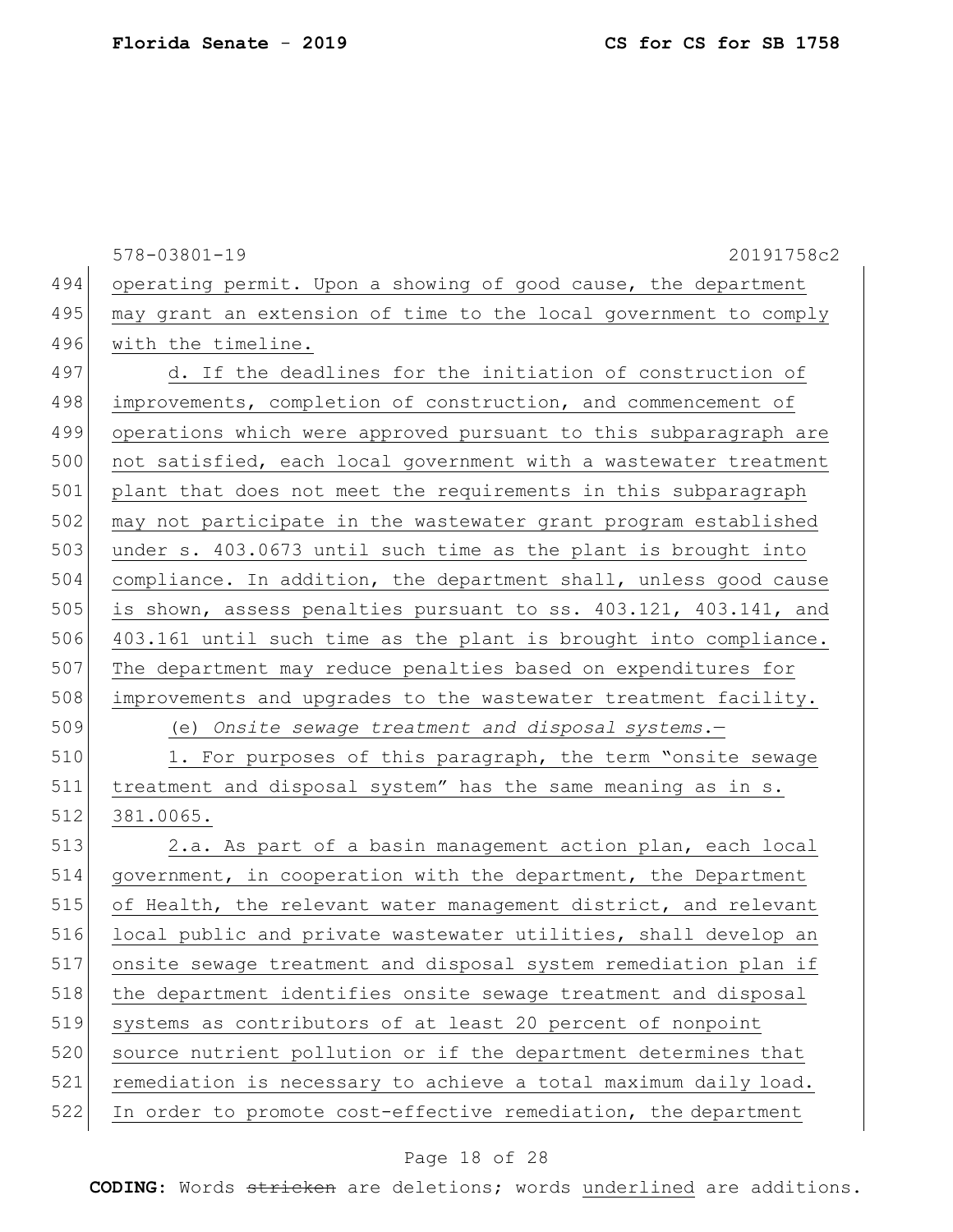|     | $578 - 03801 - 19$<br>20191758c2                                  |
|-----|-------------------------------------------------------------------|
| 523 | may identify one or more onsite sewage treatment and disposal     |
| 524 | system priority focus areas. The department shall identify these  |
| 525 | areas by considering soil conditions; groundwater or surface      |
| 526 | water travel time; proximity to surface waters, including         |
| 527 | predominantly marine waters as defined by department rule;        |
| 528 | hydrogeology; onsite system density; nutrient load; and other     |
| 529 | factors that may lead to water quality degradation. The           |
| 530 | remediation plan must identify cost-effective and financially     |
| 531 | feasible projects necessary to reduce the nutrient impacts from   |
| 532 | onsite sewage treatment and disposal systems. The plan shall be   |
| 533 | completed and adopted as part of the basin management action plan |
| 534 | no later than the first 5-year milestone assessment identified in |
| 535 | subparagraph (a) 6., for basin management action plans generally, |
| 536 | or as required in s. 373.807(1)(b)8., for Outstanding Florida     |
| 537 | Springs. Before adopting the plan, the local government shall     |
| 538 | hold one or more publicly noticed meetings to receive input on    |
| 539 | the plan from the general public. The department is responsible   |
| 540 | for timely approval and adoption of the plan. For basin           |
| 541 | management action plans not governed by part VIII of chapter      |
| 542 | 373, an onsite sewage treatment and disposal system priority      |
| 543 | focus area means the area or areas of a basin where the           |
| 544 | groundwater is generally most vulnerable to pollutant inputs      |
| 545 | where there is a known connectivity between groundwater pathways  |
| 546 | and an impaired water body, as determined by the department in    |
| 547 | consultation with the appropriate water management districts and  |
| 548 | delineated in a basin management action plan.                     |
| 549 | b. (I) Each local government within the plan area, or the         |
| 550 | local government's designee, shall prepare a plan, by the first   |
| 551 | 5-year milestone assessment required under subparagraph $(a)$ 6., |

# Page 19 of 28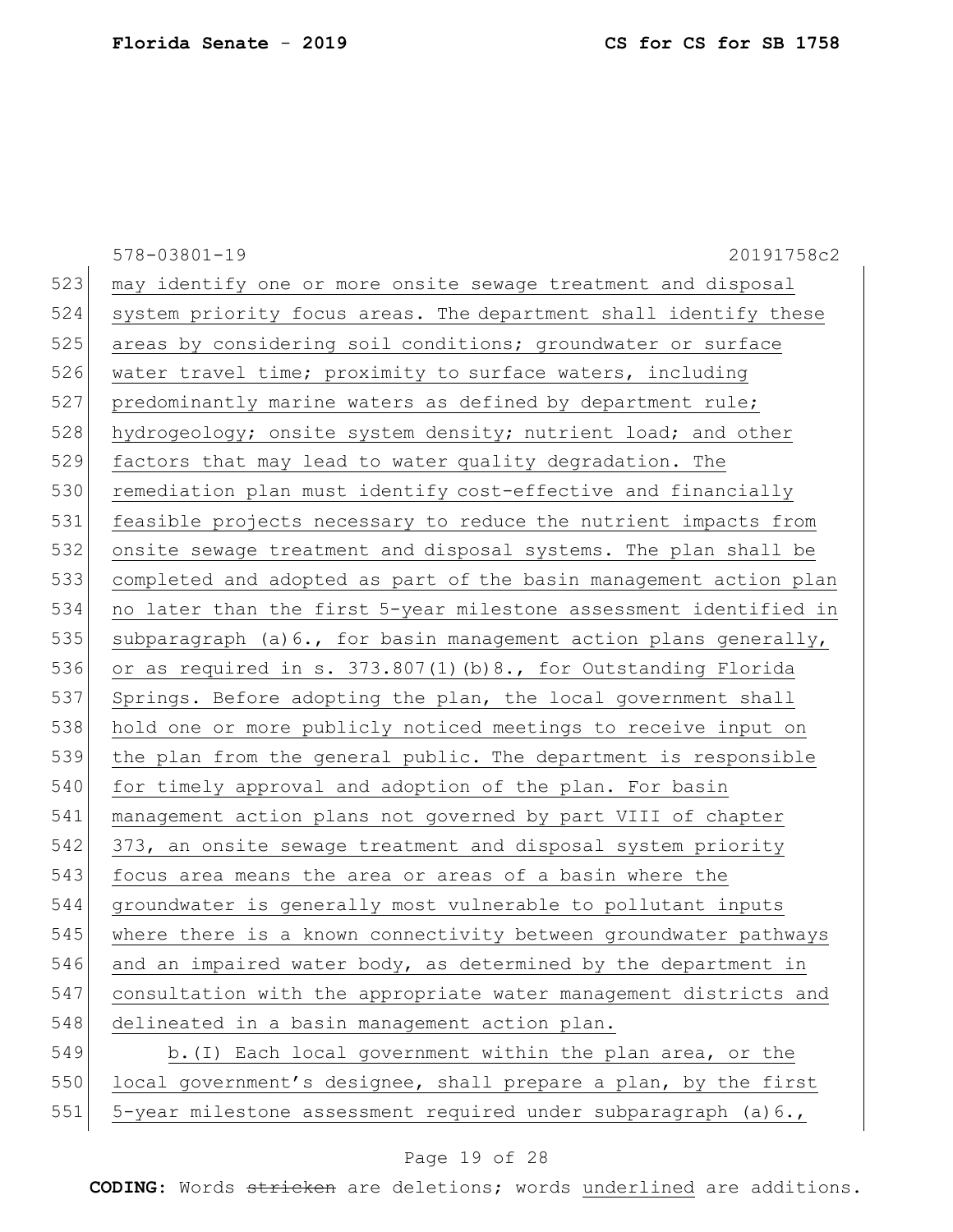|     | 578-03801-19<br>20191758c2                                       |
|-----|------------------------------------------------------------------|
| 552 | for basin management action plans generally, or as required in   |
| 553 | s. 373.807(1)(b)8. for Outstanding Florida Springs. Within its   |
| 554 | jurisdiction, the local government plan must provide for either  |
| 555 | connecting each onsite sewage treatment and disposal system to a |
| 556 | central wastewater treatment plant or replacing the current      |
| 557 | system with a new system within the onsite sewage treatment and  |
| 558 | disposal system priority focus area so that a nutrient load from |
| 559 | onsite sewage treatment and disposal systems meets or exceeds    |
| 560 | applicable water quality standards. The plan must include water  |
| 561 | quality monitoring provisions to ensure that waterbodies within  |
| 562 | the plan area do not continue to be further degraded by onsite   |
| 563 | sewage treatment and disposal systems. The local government      |
| 564 | shall submit to the department for approval, a detailed plan,    |
| 565 | which includes:                                                  |
| 566 | (A) A timeline that specifies the dates by which the             |
| 567 | construction of any improvements must commence, each stage of    |
| 568 | construction must be completed, and mandatory upgrades of onsite |
| 569 | sewage treatment disposal systems within the plan area must be   |
| 570 | implemented or any ordinances that must be adopted to implement  |
| 571 | the plan;                                                        |
| 572 | (B) A detailed planning and design report setting forth the      |
| 573 | plan for construction of improvements to and implementation of   |
| 574 | onsite sewage treatment and disposal system upgrades;            |
| 575 | (C) A certification that the local government, in agreement      |
| 576 | with the owner or operator, has approved the method of           |
| 577 | remediation and method of financing or funding construction and  |
| 578 | operation.                                                       |
| 579 | The department may amend the plan and shall approve a<br>(II)    |
| 580 | final plan. The department shall provide technical support upon  |
|     |                                                                  |

### Page 20 of 28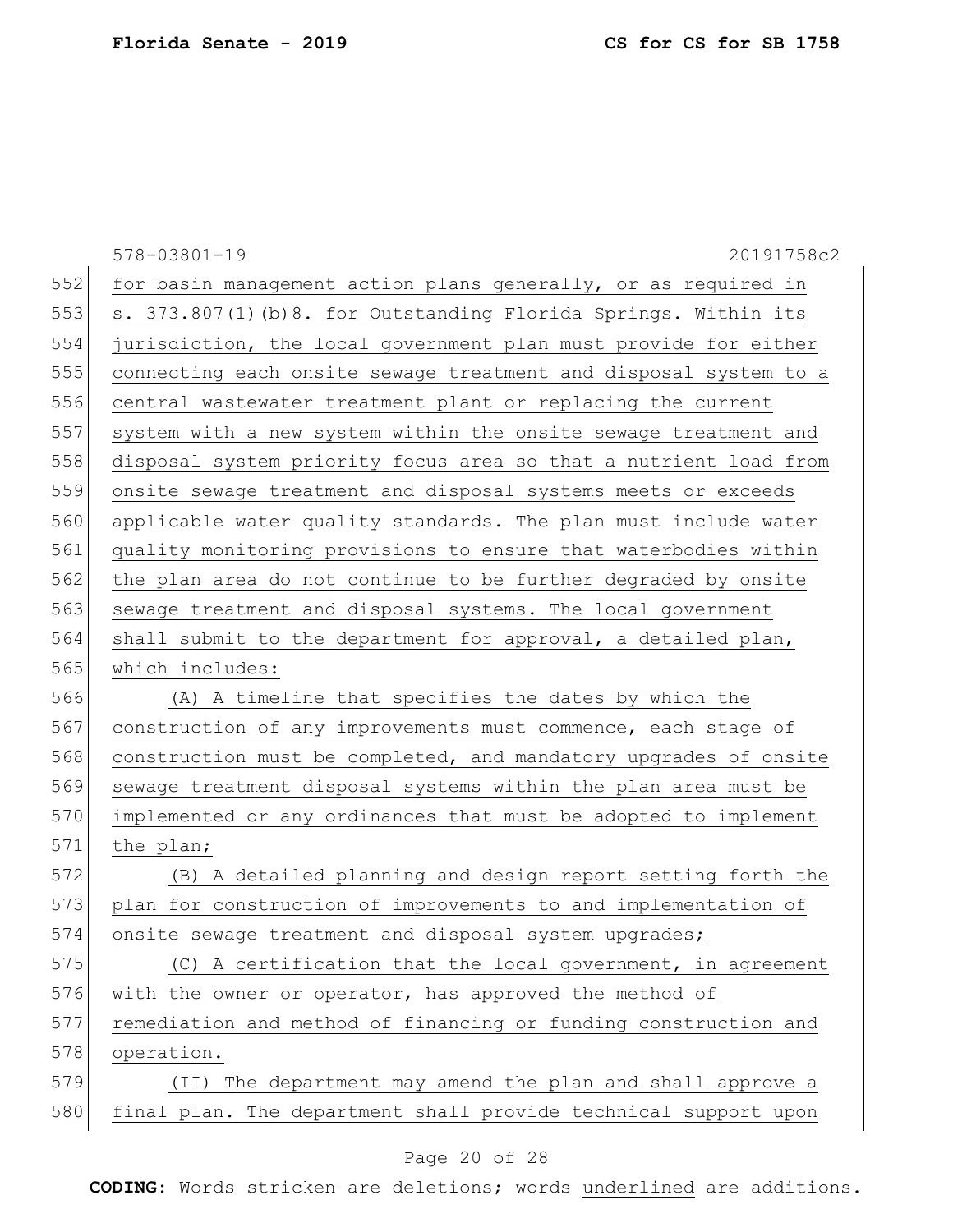|     | $578 - 03801 - 19$<br>20191758c2                                 |  |  |  |  |  |  |  |  |
|-----|------------------------------------------------------------------|--|--|--|--|--|--|--|--|
| 581 | request by a local government. Upon a showing of good cause, the |  |  |  |  |  |  |  |  |
| 582 | department may grant an extension of time to reach compliance    |  |  |  |  |  |  |  |  |
| 583 | with the schedule.                                               |  |  |  |  |  |  |  |  |
| 584 | (III) If the deadlines in sub-sub-sub-subparagraph (I) (A)       |  |  |  |  |  |  |  |  |
| 585 | are not satisfied, the local government may not participate in   |  |  |  |  |  |  |  |  |
| 586 | the wastewater grant program established under s. 403.0673 until |  |  |  |  |  |  |  |  |
| 587 | the actions in the remediation plan have been completed. In      |  |  |  |  |  |  |  |  |
| 588 | addition, the department shall, unless good cause is shown,      |  |  |  |  |  |  |  |  |
| 589 | assess penalties pursuant to ss. 403.121, 403.141, and 403.161   |  |  |  |  |  |  |  |  |
| 590 | until the actions in the remediation plan have been completed.   |  |  |  |  |  |  |  |  |
| 591 | The department may reduce penalties based on expenditures        |  |  |  |  |  |  |  |  |
| 592 | designed to achieve compliance with the remediation plan.        |  |  |  |  |  |  |  |  |
| 593 | c. In developing and adopting the plan, the department           |  |  |  |  |  |  |  |  |
| 594 | shall:                                                           |  |  |  |  |  |  |  |  |
| 595 | (I) Collect and evaluate credible scientific information on      |  |  |  |  |  |  |  |  |
| 596 | the effect of nutrients on surface waters and groundwater;       |  |  |  |  |  |  |  |  |
| 597 | (II) Work with local stakeholders to develop a public            |  |  |  |  |  |  |  |  |
| 598 | education plan to provide area residents with reliable,          |  |  |  |  |  |  |  |  |
| 599 | understandable information about onsite sewage treatment and     |  |  |  |  |  |  |  |  |
| 600 | disposal systems and surface and groundwater pollution;          |  |  |  |  |  |  |  |  |
| 601 | (III) In addition to sub-subparagraph 2.b., the department       |  |  |  |  |  |  |  |  |
| 602 | may include in the plan, if appropriate, options for system      |  |  |  |  |  |  |  |  |
| 603 | repair, upgrade, or replacement; drainfield modification; the    |  |  |  |  |  |  |  |  |
| 604 | addition of effective nutrient-reducing features; or other       |  |  |  |  |  |  |  |  |
| 605 | actions addressing onsite sewage treatment and disposal system   |  |  |  |  |  |  |  |  |
| 606 | issues. The department shall include in the plan a priority      |  |  |  |  |  |  |  |  |
| 607 | ranking for each onsite system, or group of systems, that        |  |  |  |  |  |  |  |  |
| 608 | requires remediation. The priority ranking shall be used to      |  |  |  |  |  |  |  |  |
| 609 | ensure the most effective, efficient use of the funding provided |  |  |  |  |  |  |  |  |

# Page 21 of 28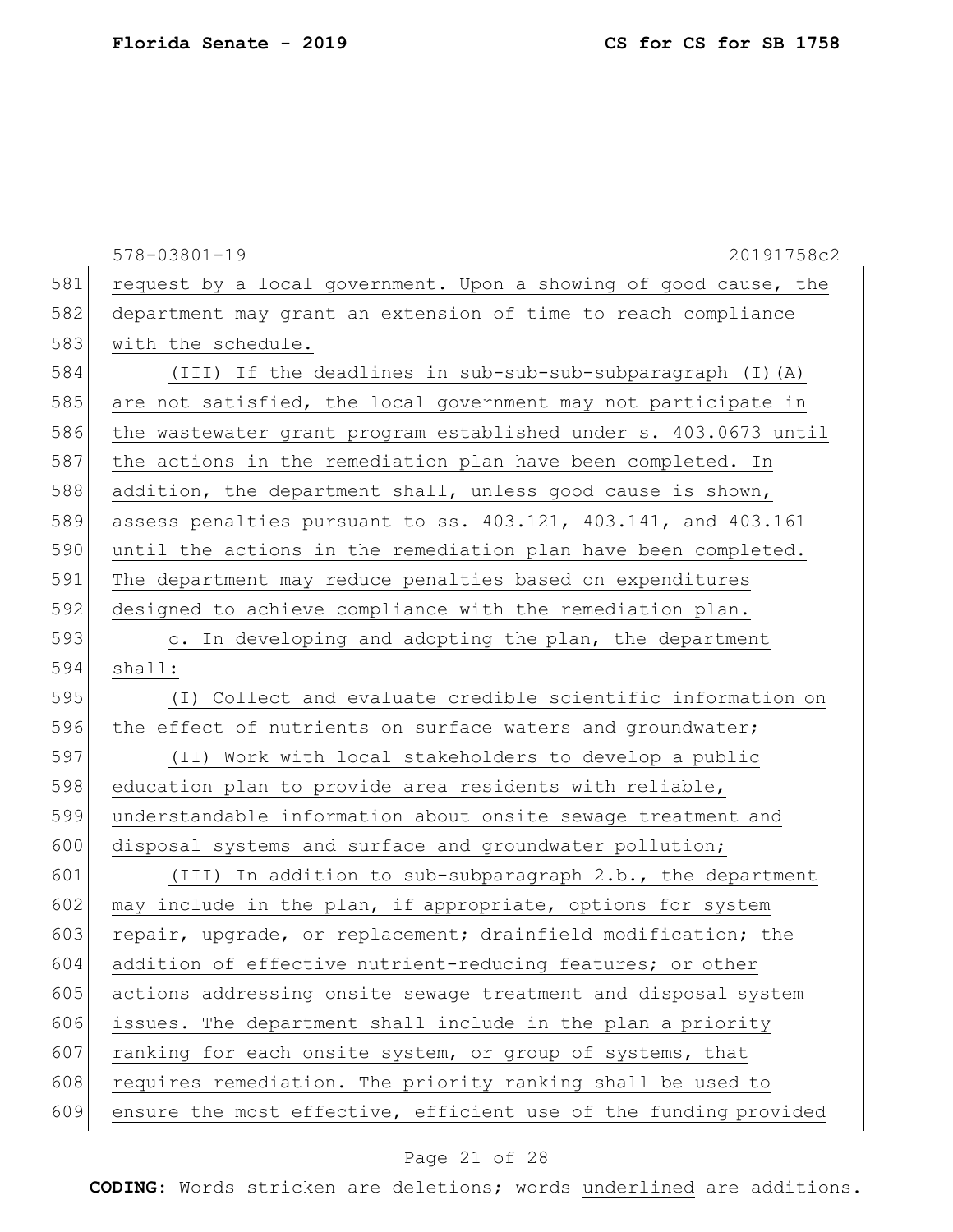|     | $578 - 03801 - 19$<br>20191758c2                                  |  |  |  |  |  |  |  |
|-----|-------------------------------------------------------------------|--|--|--|--|--|--|--|
| 610 | for onsite system remediation. In awarding any such funds, the    |  |  |  |  |  |  |  |
| 611 | department may consider expected nutrient reduction benefit per   |  |  |  |  |  |  |  |
| 612 | unit cost, the size and scope of the project, local financial     |  |  |  |  |  |  |  |
| 613 | contribution to the project relative to the overall cost, and the |  |  |  |  |  |  |  |
| 614 | financial impact on property owners and the community. For the    |  |  |  |  |  |  |  |
| 615 | purpose of awarding funds, the department may, at its discretion, |  |  |  |  |  |  |  |
| 616 | totally or partially waive this consideration of the local        |  |  |  |  |  |  |  |
| 617 | contribution for proposed projects within an area designated as a |  |  |  |  |  |  |  |
| 618 | rural area of opportunity under s. 288.0656; and                  |  |  |  |  |  |  |  |
| 619 | (IV) The installation, repair, modification, or upgrade of        |  |  |  |  |  |  |  |
| 620 | onsite sewage treatment and disposal systems within the           |  |  |  |  |  |  |  |
| 621 | boundaries of a basin management action plan with an onsite       |  |  |  |  |  |  |  |
| 622 | sewage treatment and disposal system remediation plan must        |  |  |  |  |  |  |  |
| 623 | conform to the requirements of the remediation plan.              |  |  |  |  |  |  |  |
| 624 | (g) Alternative restoration plan.-                                |  |  |  |  |  |  |  |
| 625 | 1. As part of its alternative restoration plan for a water        |  |  |  |  |  |  |  |
| 626 | body, the local stakeholders proposing the plan must consider:    |  |  |  |  |  |  |  |
| 627 | a. The implementation of agricultural best management             |  |  |  |  |  |  |  |
| 628 | practices or monitoring for nonpoint sources of pollution in      |  |  |  |  |  |  |  |
| 629 | accordance with paragraph (c);                                    |  |  |  |  |  |  |  |
| 630 | b. The implementation of an onsite sewage treatment and           |  |  |  |  |  |  |  |
| 631 | disposal system remediation plan where such remediation is        |  |  |  |  |  |  |  |
| 632 | necessary to restore the water body in accordance with paragraph  |  |  |  |  |  |  |  |
| 633 | $(e)$ ; and                                                       |  |  |  |  |  |  |  |
| 634 | c. The adoption of advanced waste treatment levels or             |  |  |  |  |  |  |  |
| 635 | higher water quality effluent standards for wastewater treatment  |  |  |  |  |  |  |  |
| 636 | plants.                                                           |  |  |  |  |  |  |  |
| 637 | In addition, the restoration plan must include any other<br>2.    |  |  |  |  |  |  |  |
| 638 | pollution control mechanisms that are being implemented to        |  |  |  |  |  |  |  |
|     |                                                                   |  |  |  |  |  |  |  |

# Page 22 of 28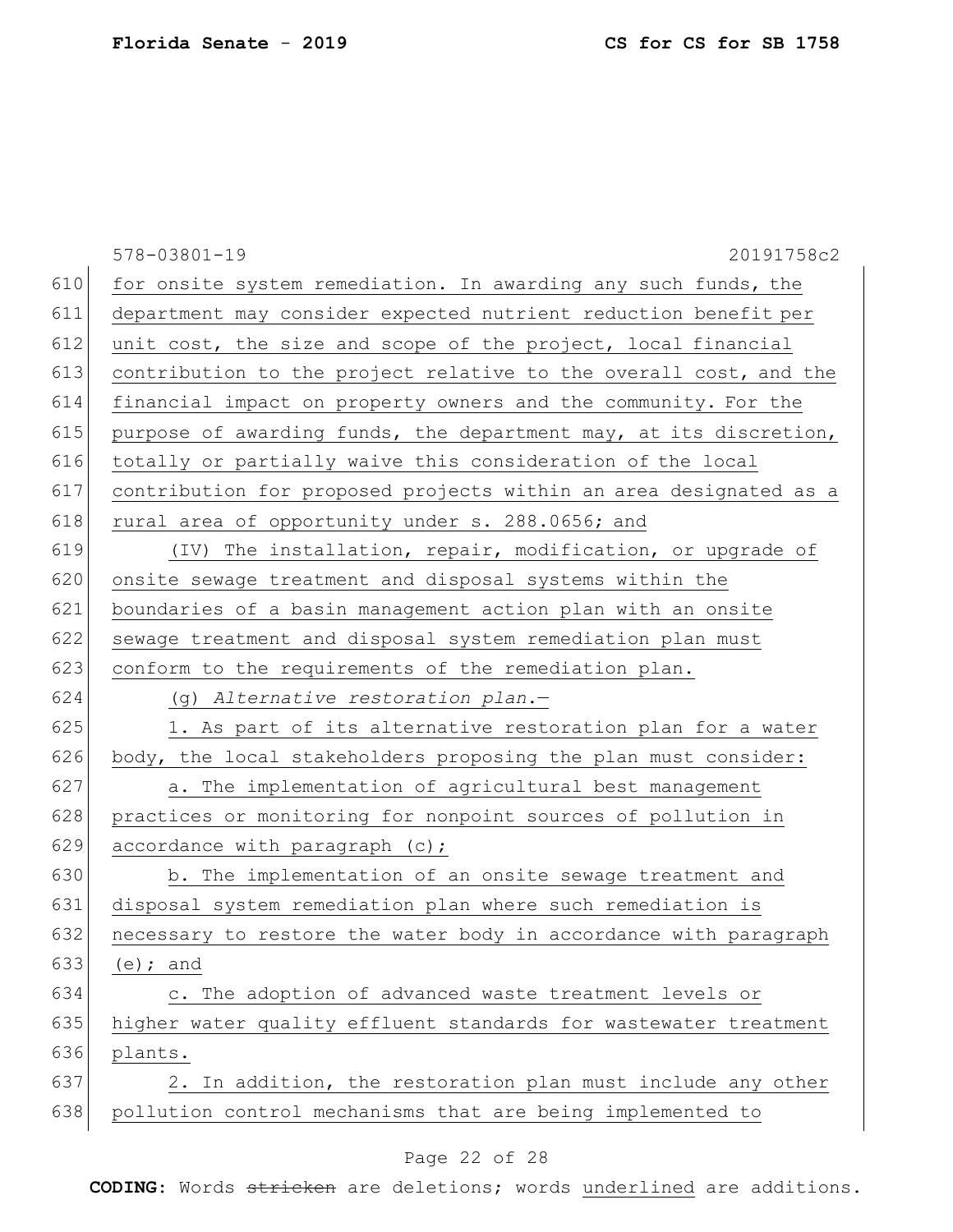|     | $578 - 03801 - 19$<br>20191758c2                                 |  |  |  |  |  |  |  |
|-----|------------------------------------------------------------------|--|--|--|--|--|--|--|
| 639 | demonstrate a reasonable assurance that existing or proposed     |  |  |  |  |  |  |  |
| 640 | pollution control mechanisms or programs will effectively        |  |  |  |  |  |  |  |
| 641 | address the impairment. Upon adoption of such a restoration      |  |  |  |  |  |  |  |
| 642 | plan, the requirement that best management practices or          |  |  |  |  |  |  |  |
| 643 | monitoring be conducted within the watershed impacting the water |  |  |  |  |  |  |  |
| 644 | body is enforceable pursuant to this section and ss. 403.121,    |  |  |  |  |  |  |  |
| 645 | 403.141, and 403.161.                                            |  |  |  |  |  |  |  |
| 646 | Section 8. Section 403.0673, Florida Statutes, is created        |  |  |  |  |  |  |  |
| 647 | to read:                                                         |  |  |  |  |  |  |  |
| 648 | 403.0673 Wastewater grant program. - A wastewater grant          |  |  |  |  |  |  |  |
| 649 | program is established within the Department of Environmental    |  |  |  |  |  |  |  |
| 650 | Protection.                                                      |  |  |  |  |  |  |  |
| 651 | (1) Subject to appropriation, the department may provide         |  |  |  |  |  |  |  |
| 652 | grants for projects that will individually or collectively       |  |  |  |  |  |  |  |
| 653 | reduce excess nutrient pollution within a basin management       |  |  |  |  |  |  |  |
| 654 | action plan or an alternative restoration plan adopted by final  |  |  |  |  |  |  |  |
| 655 | order for all of the following:                                  |  |  |  |  |  |  |  |
| 656 | (a) Projects to retrofit onsite sewage treatment and             |  |  |  |  |  |  |  |
| 657 | disposal systems.                                                |  |  |  |  |  |  |  |
| 658 | (b) Projects to construct, upgrade, or expand facilities to      |  |  |  |  |  |  |  |
| 659 | provide advanced waste treatment, as defined in ss. 403.086(4).  |  |  |  |  |  |  |  |
| 660 | (c) Projects to connect onsite sewage treatment and              |  |  |  |  |  |  |  |
| 661 | disposal systems to central sewer facilities.                    |  |  |  |  |  |  |  |
| 662 | (2) In allocating such funds, priority must be given for         |  |  |  |  |  |  |  |
| 663 | projects that subsidize the connection of onsite sewage          |  |  |  |  |  |  |  |
| 664 | treatment and disposal systems to a wastewater treatment plant   |  |  |  |  |  |  |  |
| 665 | or that subsidize inspections and assessments of onsite sewage   |  |  |  |  |  |  |  |
| 666 | treatment and disposal systems. In determining priorities, the   |  |  |  |  |  |  |  |
| 667 | department shall consider the estimated reduction in nutrient    |  |  |  |  |  |  |  |
|     |                                                                  |  |  |  |  |  |  |  |

# Page 23 of 28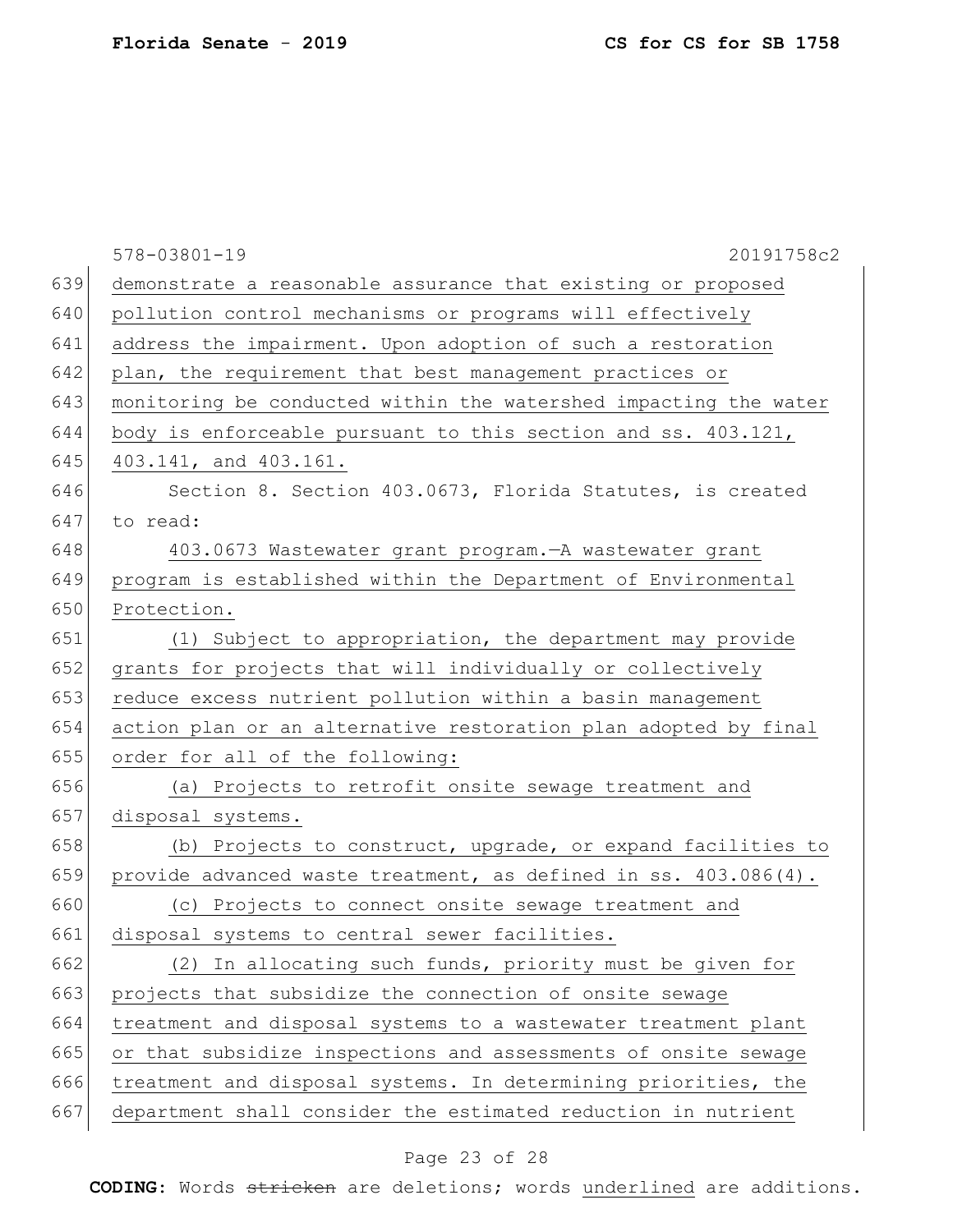|     | $578 - 03801 - 19$<br>20191758c2                                 |  |  |  |  |  |  |  |
|-----|------------------------------------------------------------------|--|--|--|--|--|--|--|
| 668 | load per project; project readiness; cost effectiveness of the   |  |  |  |  |  |  |  |
| 669 | project; overall environmental benefit of a project; the         |  |  |  |  |  |  |  |
| 670 | location of a project within the plan area; the availability of  |  |  |  |  |  |  |  |
| 671 | local matching funds; and projected water savings or quantity    |  |  |  |  |  |  |  |
| 672 | improvements associated with a project.                          |  |  |  |  |  |  |  |
| 673 | (3) Each grant for a project described in subsection (1)         |  |  |  |  |  |  |  |
| 674 | must require a minimum of a 50 percent local match of funds.     |  |  |  |  |  |  |  |
| 675 | However, the department may, at its discretion, waive, in whole  |  |  |  |  |  |  |  |
| 676 | or in part, this consideration of the local contribution for     |  |  |  |  |  |  |  |
| 677 | proposed projects within an area designated as a rural area of   |  |  |  |  |  |  |  |
| 678 | opportunity under s. 288.0656.                                   |  |  |  |  |  |  |  |
| 679 | (4) The department shall coordinate with each water              |  |  |  |  |  |  |  |
| 680 | management district, as necessary, to identify grant recipients  |  |  |  |  |  |  |  |
| 681 | in each district.                                                |  |  |  |  |  |  |  |
| 682 | (5) Beginning January 1, 2020, and each January 1                |  |  |  |  |  |  |  |
| 683 | thereafter, the department shall submit a report regarding the   |  |  |  |  |  |  |  |
| 684 | projects funded pursuant to this section to the Governor, the    |  |  |  |  |  |  |  |
| 685 | President of the Senate, and the Speaker of the House of         |  |  |  |  |  |  |  |
| 686 | Representatives.                                                 |  |  |  |  |  |  |  |
| 687 | Section 9. Section 403.0771, Florida Statutes, is created        |  |  |  |  |  |  |  |
| 688 | to read:                                                         |  |  |  |  |  |  |  |
| 689 | 403.0771 Sewage spill notification; moratorium.-                 |  |  |  |  |  |  |  |
| 690 | (1) In addition to the public notification requirements of       |  |  |  |  |  |  |  |
| 691 | s. 403.077, a wastewater treatment facility that unlawfully      |  |  |  |  |  |  |  |
| 692 | discharges raw or partially treated sewage into any waterway or  |  |  |  |  |  |  |  |
| 693 | aquifer must, within 24 hours after discovering the discharge,   |  |  |  |  |  |  |  |
| 694 | notify its customers that the discharge has occurred.            |  |  |  |  |  |  |  |
| 695 | (2) If a wastewater treatment facility owned by a local          |  |  |  |  |  |  |  |
| 696 | government unlawfully discharges raw or partially treated sewage |  |  |  |  |  |  |  |

# Page 24 of 28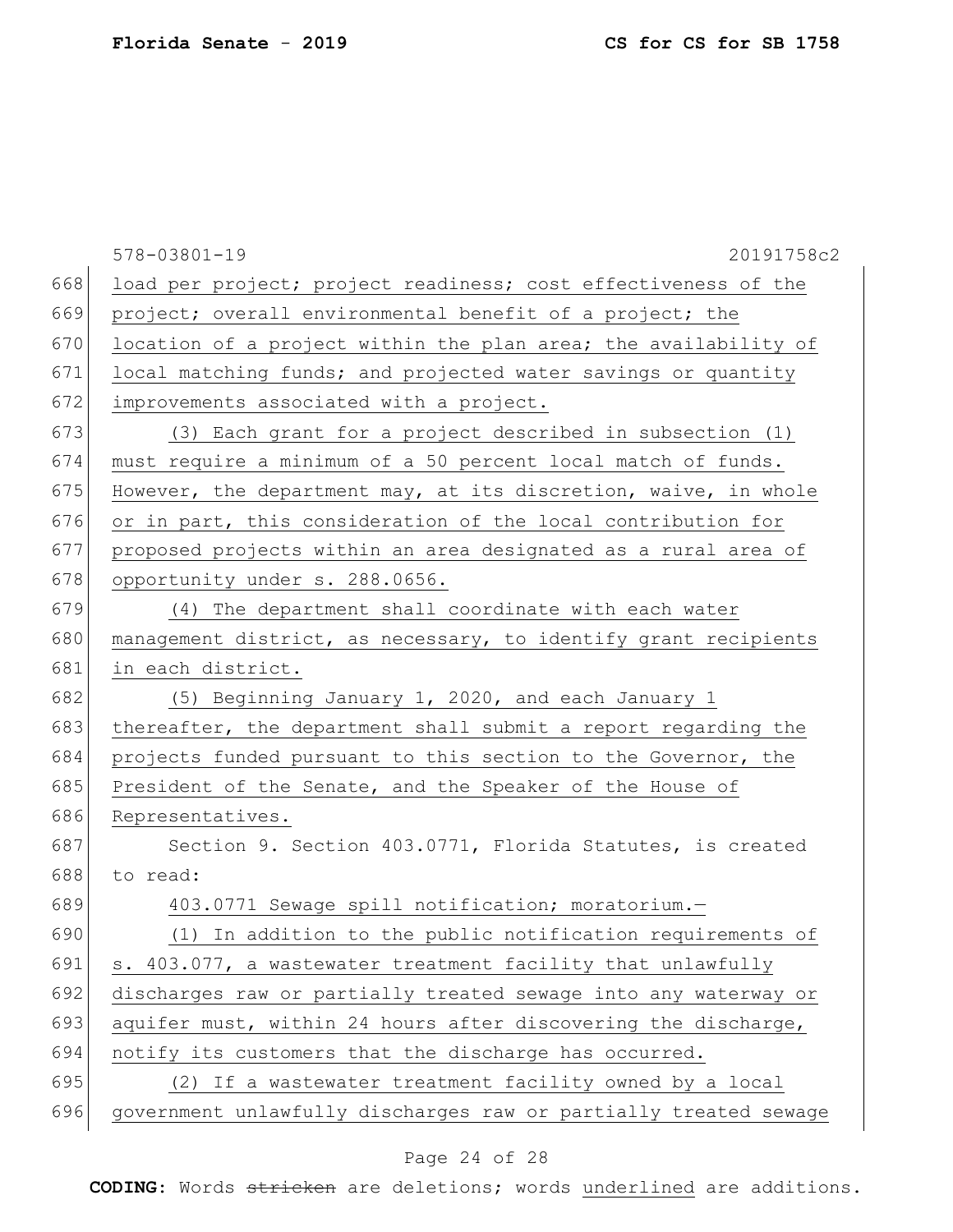|     | $578 - 03801 - 19$<br>20191758c2                                 |
|-----|------------------------------------------------------------------|
| 697 | into any waterway or aquifer, the local government may not       |
| 698 | participate in the wastewater grant program established under s. |
| 699 | 403.0673 until any required maintenance, repair, or improvement  |
| 700 | has been implemented to reduce or eliminate sanitary sewage      |
| 701 | overflows, as determined by the department. In addition, the     |
| 702 | department shall assess a daily penalty pursuant to ss. 403.121, |
| 703 | 403.141, and 403.161 against a public or private wastewater      |
| 704 | facility that unlawfully discharges raw or partially treated     |
| 705 | sewage into any waterway or aquifer until the required           |
| 706 | maintenance, repair, or improvement has been implemented. The    |
| 707 | department may reduce a penalty based on the wastewater          |
| 708 | treatment facility's investment in assessment and maintenance    |
| 709 | activities to identify and address conditions that may cause     |
| 710 | sanitary sewage overflows.                                       |
| 711 | (3) The department shall maintain a publicly accessible          |
| 712 | website that includes any current consent orders applicable to a |
| 713 | wastewater treatment facility entered into as a result of        |
| 714 | sanitary sewer overflows, as well as any reports filed by the    |
| 715 | facility in accordance with open consent orders.                 |
| 716 | Section 10. Effective July 1, 2024, paragraph (c) of             |
| 717 | subsection (1) of section 403.086, Florida Statutes, is amended  |
| 718 | to read:                                                         |
| 719 | 403.086 Sewage disposal facilities; advanced and secondary       |
| 720 | waste treatment.-                                                |
| 721 | (1)                                                              |
| 722 | (c) Notwithstanding any other provisions of this chapter or      |
| 723 | chapter 373, facilities for sanitary sewage disposal may not     |
| 724 | dispose of any wastes into Old Tampa Bay, Tampa Bay,             |
| 725 | Hillsborough Bay, Boca Ciega Bay, St. Joseph Sound, Clearwater   |
|     |                                                                  |

### Page 25 of 28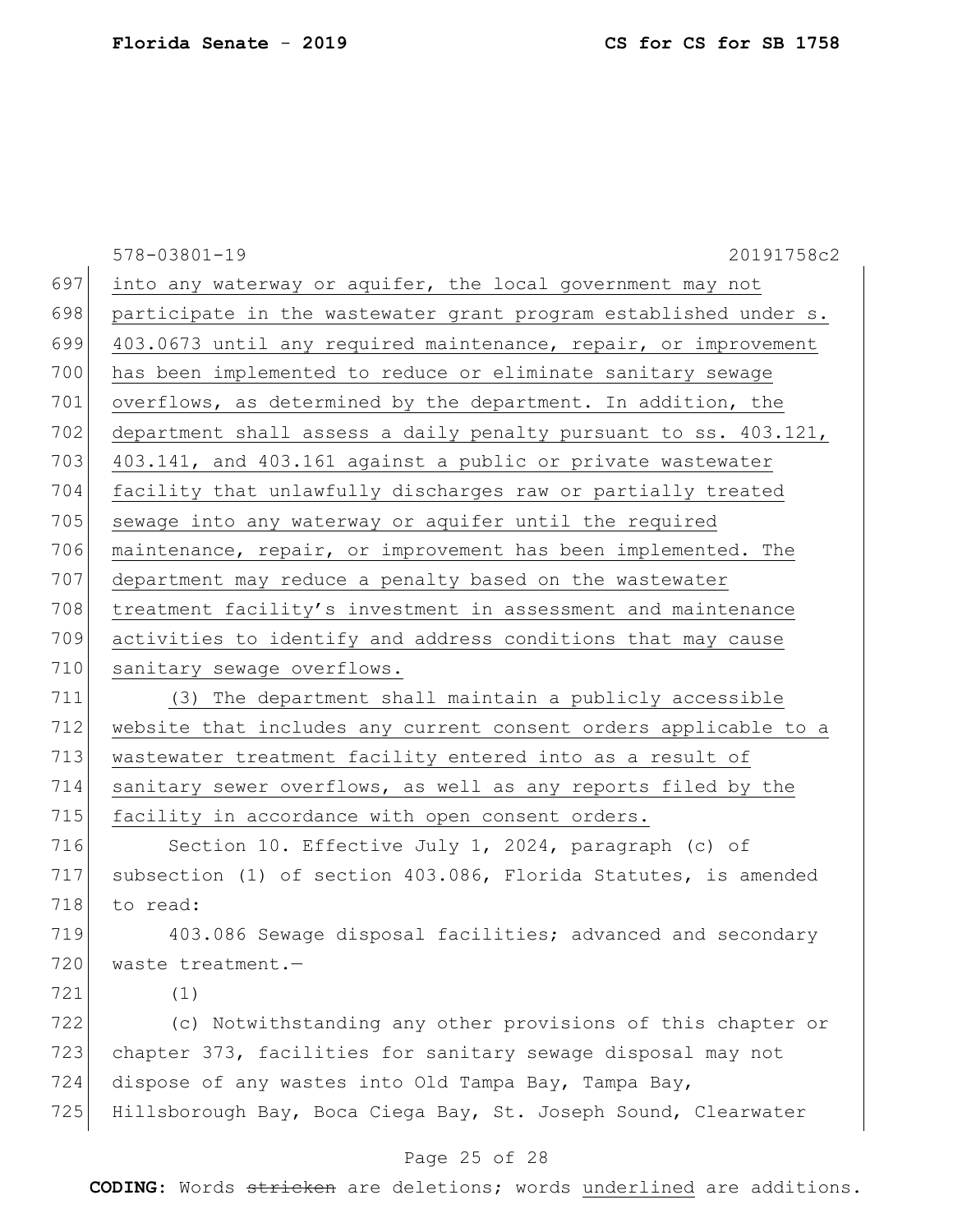|     | $578 - 03801 - 19$<br>20191758c2                                  |  |  |  |  |  |  |  |  |
|-----|-------------------------------------------------------------------|--|--|--|--|--|--|--|--|
| 726 | Bay, Sarasota Bay, Little Sarasota Bay, Roberts Bay, Lemon Bay,   |  |  |  |  |  |  |  |  |
| 727 | or Charlotte Harbor Bay, Indian River Lagoon, or into any river,  |  |  |  |  |  |  |  |  |
| 728 | stream, channel, canal, bay, bayou, sound, or other water         |  |  |  |  |  |  |  |  |
| 729 | tributary thereto, without providing advanced waste treatment,    |  |  |  |  |  |  |  |  |
| 730 | as defined in subsection $(4)$ , approved by the department. This |  |  |  |  |  |  |  |  |
| 731 | paragraph shall not apply to facilities which were permitted by   |  |  |  |  |  |  |  |  |
| 732 | February 1, 1987, and which discharge secondary treated           |  |  |  |  |  |  |  |  |
| 733 | effluent, followed by water hyacinth treatment, to tributaries    |  |  |  |  |  |  |  |  |
| 734 | of tributaries of the named waters; or to facilities permitted    |  |  |  |  |  |  |  |  |
| 735 | to discharge to the nontidally influenced portions of the Peace   |  |  |  |  |  |  |  |  |
| 736 | River.                                                            |  |  |  |  |  |  |  |  |
| 737 | Section 11. Present subsection (4) of section 403.9337,           |  |  |  |  |  |  |  |  |
| 738 | Florida Statutes, is redesignated as subsection $(5)$ , and a new |  |  |  |  |  |  |  |  |
| 739 | subsection (4) is added to that section, to read:                 |  |  |  |  |  |  |  |  |
| 740 | 403.9337 Model Ordinance for Florida-Friendly Fertilizer          |  |  |  |  |  |  |  |  |
| 741 | Use on Urban Landscapes.-                                         |  |  |  |  |  |  |  |  |
| 742 | (4) A local government that fails to adopt, enact, and            |  |  |  |  |  |  |  |  |
| 743 | implement an ordinance required by subsection $(2)$ by January 1, |  |  |  |  |  |  |  |  |
| 744 | 2020, is subject to a daily fine as provided in ss. 403.121,      |  |  |  |  |  |  |  |  |
| 745 | 403.141, and 403.161 and may not participate in the wastewater    |  |  |  |  |  |  |  |  |
| 746 | grant program established under s. 403.0673 until the ordinance   |  |  |  |  |  |  |  |  |
| 747 | has been adopted, enacted, and implemented. In implementing the   |  |  |  |  |  |  |  |  |
| 748 | ordinance, a local government shall conduct educational           |  |  |  |  |  |  |  |  |
| 749 | campaigns, enforcement programs, and mandatory notification of    |  |  |  |  |  |  |  |  |
| 750 | property owners subject to the ordinance, and shall submit a      |  |  |  |  |  |  |  |  |
| 751 | report on its efforts to the department for publication on the    |  |  |  |  |  |  |  |  |
| 752 | department's website.                                             |  |  |  |  |  |  |  |  |
| 753 | Section 12. (1) The Department of Environmental Protection        |  |  |  |  |  |  |  |  |
| 754 | shall revise the basin management action plans for the Indian     |  |  |  |  |  |  |  |  |

# Page 26 of 28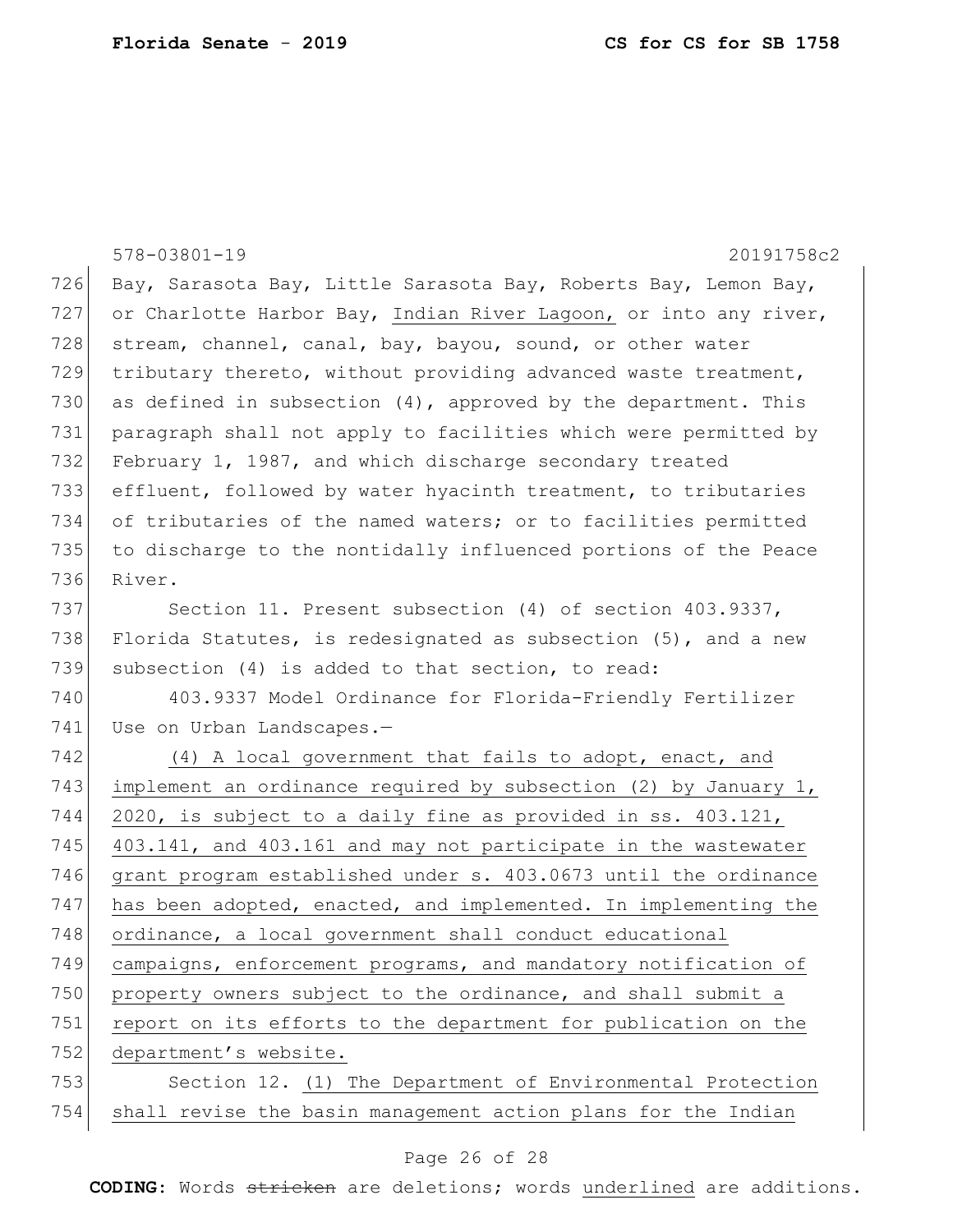|     | $578 - 03801 - 19$<br>20191758c2                                 |
|-----|------------------------------------------------------------------|
| 755 | River Lagoon, basin management action plans for waterbodies with |
| 756 | a direct hydrological connection to the Indian River Lagoon, and |
| 757 | the basin management action plans that were adopted pursuant to  |
| 758 | s. 373.807, Florida Statutes, and approved by the Secretary of   |
| 759 | Environmental Protection or prepared by the department before    |
| 760 | July 1, 2019, to conform existing plans to changes made by this  |
| 761 | act. Revisions to such basin management action plans made        |
| 762 | pursuant to this act must be completed by July 1, 2021. The      |
| 763 | department may grant a 6-month extension, upon a showing of good |
| 764 | cause, to a local government on the deadlines for its wastewater |
| 765 | treatment project plan or onsite sewage treatment and disposal   |
| 766 | system remediation plans submitted as part of a basin management |
| 767 | action plan.                                                     |
| 768 | (2) The department shall revise all basin management action      |
| 769 | plans not included under subsection (1), but adopted pursuant to |
| 770 | s. 403.067(7), Florida Statutes, and approved by the Secretary   |
| 771 | of Environmental Protection or prepared by the department before |
| 772 | July 1, 2019, to conform existing plans to changes made by this  |
| 773 | act. Revisions to such basin management action plans made        |
| 774 | pursuant to this act must be completed by the next required 5-   |
| 775 | year milestone assessment for those revisions scheduled for on   |
| 776 | or after July 1, 2021. The department may grant a 6-month        |
| 777 | extension, upon a showing of good cause, to a local government   |
| 778 | on the deadlines for its wastewater treatment project plan or    |
| 779 | onsite sewage treatment and disposal system remediation plans    |
| 780 | submitted as part of a basin management action plan.             |
| 781 | Section 13. The Legislature determines and declares that         |
| 782 | this act fulfills an important state interest.                   |
| 783 | Section 14. Except as otherwise expressly provided in this       |

# Page 27 of 28